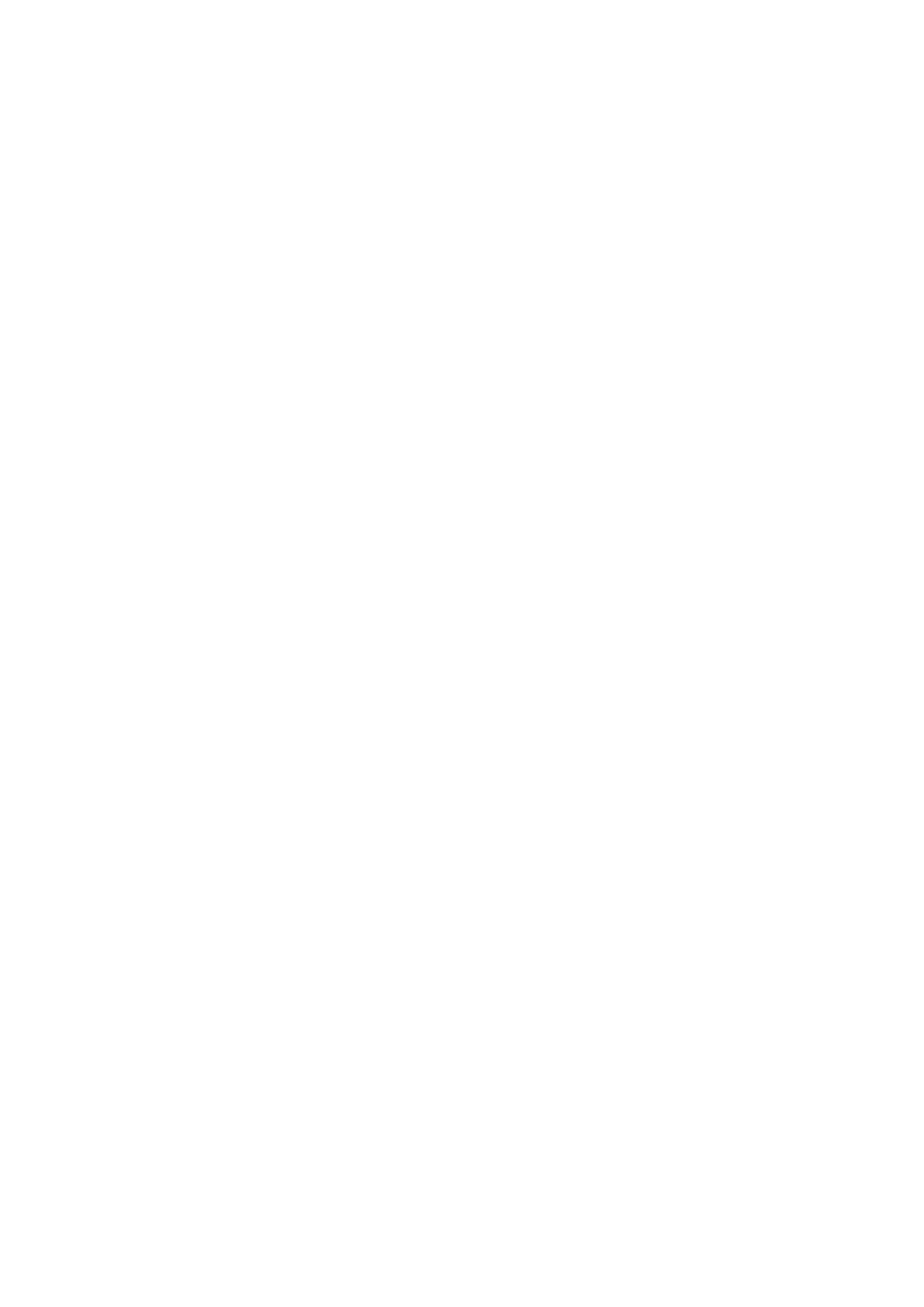# Table of contents

|                                                    | Page |
|----------------------------------------------------|------|
| Introduction                                       | 2    |
| Other information                                  | 2    |
| Summary of the available covers                    | 3    |
| General definitions                                | 7    |
| <b>General Exclusions</b>                          | 8    |
| <b>General Conditions</b>                          | 9    |
| Claims procedures                                  | 10   |
| Section 1 - Taxi Motor                             | 12   |
| Definitions applicable to Section 1                | 12   |
| Excesses applicable to Section 1 Parts A and B     | 12   |
| Part A - Loss or Damage                            | 13   |
| Additional Benefits applicable to Section 1 Part A | 13   |
| Specific Conditions applicable to Section 1 Part A | 14   |
| Specific Exclusions applicable to Section 1 Part A | 14   |
| Part B - Liability to third parties                | 15   |
| Additional Benefits applicable to Section 1 Part B | 15   |
| Specific Exclusions applicable to Section 1 Part B | 17   |
| Specific Exclusions applicable to Section 1        | 17   |
| Specific Conditions applicable to Section 1        | 18   |
| Specific Claims procedures applicable to Section 1 | 19   |
| Choice of repairer                                 | 19   |
| Spare parts, extras and Accessories                | 19   |
| Optional Benefits applicable to Section 1          | 19   |
| Section 2 - Public and Products liability          | 20   |
| Definitions applicable to Section 2                | 20   |
| Limit of Indemnity applicable to Section 2         | 23   |
| Specific Exclusions applicable to Section 2        | 24   |
| Specific Conditions applicable to Section 2        | 27   |
| Optional Benefit applicable to Section 2           | 28   |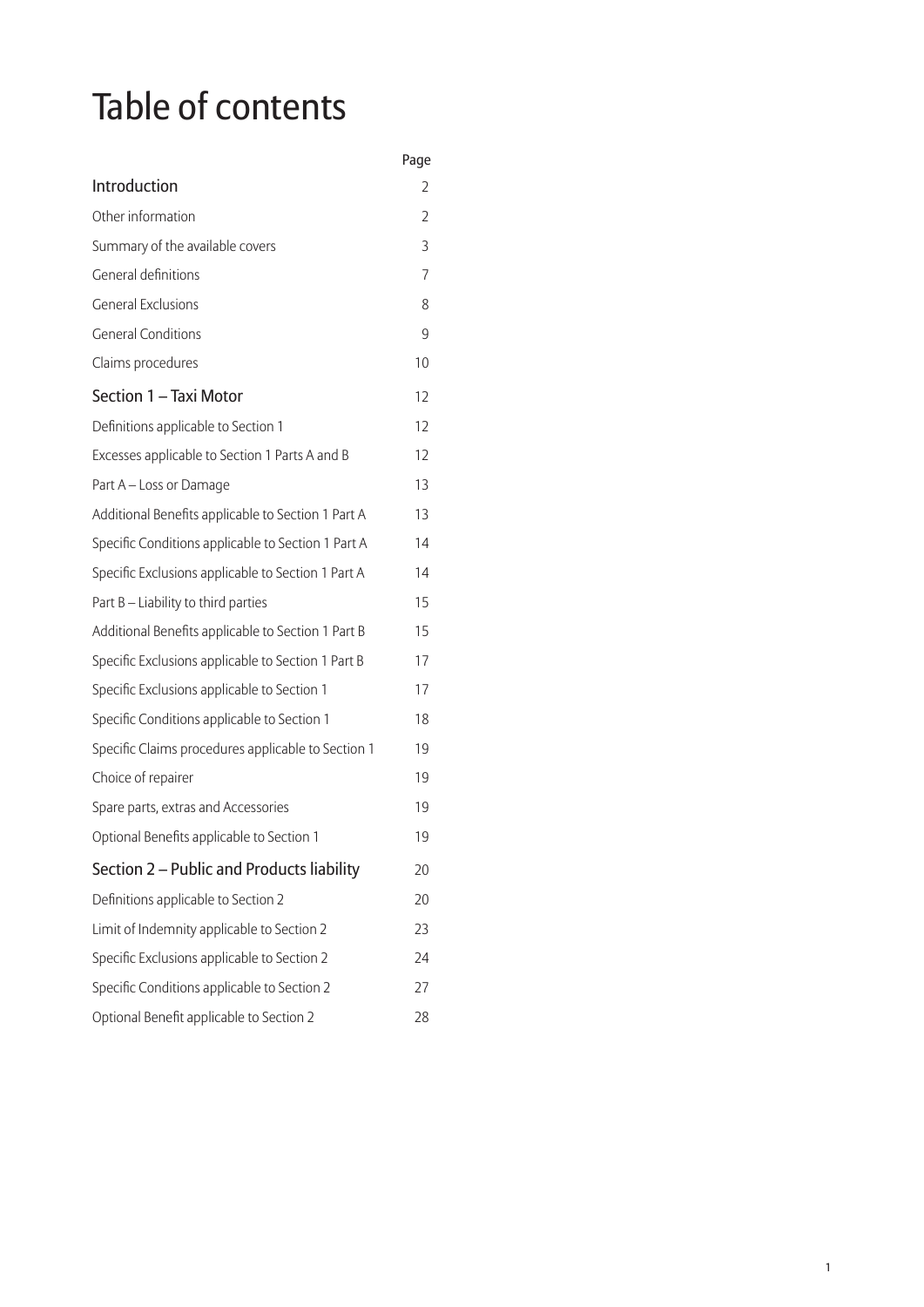# Introduction

Welcome and thank You for choosing the GT Driveline Essential Taxi Package Policy.

# The Insurer

Allianz Australia Insurance Limited (Allianz) ABN 15 000 122 850 AFS Licence No. 234708.

# The Underwriting Agency

Global Transport & Automotive Insurance Solutions Pty Ltd (GT Insurance) ABN 93 069 048 255, AFS Licence No. 240714 of Level 3, Suite 3.01, 213 Miller Street, North Sydney, NSW 2060 is an underwriting agency which specialises in arranging insurance in respect of motor vehicles and mobile plant and related insurances. GT Insurance acts as agent on behalf of Allianz to market, solicit, offer, arrange and administer the insurance. GT Insurance has a binding authority to issue contracts of insurance and to deal with or settle claims on behalf of Allianz. If You need information about this insurance, in the first instance contact GT Insurance.

# About this insurance

This Policy document is also a Product Disclosure Statement (PDS). A PDS is a document required by the Corporations Act 2001 and contains information designed to help You decide whether to buy it.

This is an important document. You should read it carefully before making a decision to purchase this insurance.

It will help You to:

- decide whether this insurance will meet Your needs; and
- compare it with other products You may be considering.

The Policy provides a number of covers which may or may not be provided to You as a retail client under the Corporations Act 2001 (Cth) depending on Your circumstances. Only the parts of the Policy document relevant to cover provided to You as a retail client and any other documents (for example, any Schedule, Supplementary PDS, or endorsement) which We tell You are included before entry into the Policy or where required or permitted by law, make up the PDS for the purposes of the Act.

Please note that any recommendation or opinion in this document is of a general nature only and does not take into account Your objectives, financial situation or needs.

You need to decide if this insurance is right for You and You should read all of the documents that make up the Policy to ensure You have the cover You need.

# Updating the PDS

We may need to update this PDS from time to time if certain changes occur, where required and permitted by law. We will issue You with a new PDS or a supplementary PDS or other compliant document to update the relevant information except in limited cases.

Where the information is not something that would be materially adverse from the point of view of a reasonable person considering whether to buy this insurance, We may issue You with notice of this information in other forms or keep an internal record of such changes (You can get a paper copy free of charge by contacting Us using Our details on the back cover of this PDS). Other documents (for example schedules, Supplementary PDSs and/or endorsements) may form part of Our PDS and Policy. If they do We will tell You before You enter into the Policy and in the relevant document. We may also issue other documents forming part of Our PDS and Policy where required or permitted by law.

# Other information

# If this insurance has been issued through an insurance intermediary

If Your Policy has been issued through Our agent, or a broker who is acting under a binder arrangement with Us, then they are acting as Our agent and not as Your agent.

If Your Policy has been issued by a broker, other than a broker acting under a binder agreement with Us, then the broker is acting as Your agent.

Where the Policy has been arranged through an intermediary a commission is payable by Us to them for arranging the insurance.

## Phone for assistance

If You need to clarify any of the information contained in this Policy document or You have any other queries regarding Your insurance Policy, please use the contact details below.

For all enquiries, please call:

GT Insurance Level 3, Suite 3.01, 213 Miller Street, North Sydney, NSW 2060 PO Box 1937, North Sydney, NSW 2059 Website: www.gtins.com.au Phone: (02) 9966 8820 Fax: (02) 9966 8840

Preparation Date: 01/02/2021.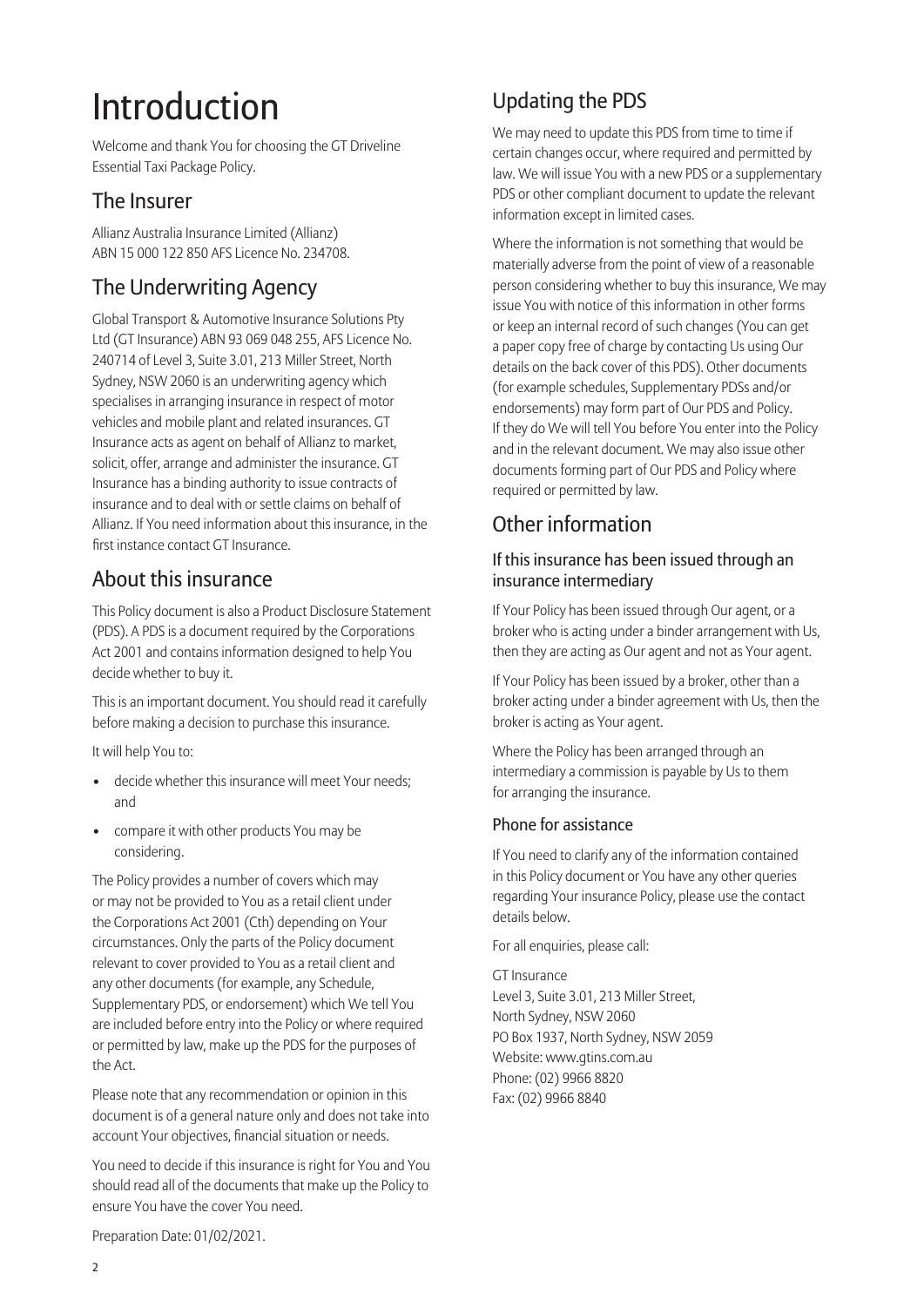# Summary of the available covers

You can apply to buy any of the following – You choose what You need. This is a basic summary of the different covers available. You are only covered for the cover sections that are shown as insured in Your Schedule. You need to read the Policy for full details of the cover and the relevant limits, Excess(es), exclusions and conditions that apply. In order to be sure that You are covered under this policy You should always contact Us for approval before You incur costs You wish to claim. If You do not, We will pay for costs incurred up to the amount We would have authorised had You asked Us first.

#### Section 1 – Taxi Motor

Section 1 Part A covers specified loss or Damage to Your Taxi that occurs during the Period of Insurance and within the Territorial Limits.

Section 1 Part B covers You for any amount for which You become legally liable to pay as compensation in respect of loss or Damage to someone else's property caused by an Accident that occurs during the Period of Insurance and within the Territorial Limits.

Where Your Schedule shows a monetary amount against the Sum Insured then Your Taxi is covered for Section 1 Part A and Part B.

Where Your Schedule shows "Third Party Liability" against the Sum Insured then Your Taxi is covered for Section 1 Part B only.

## Section 2 – Public and Products Liability

This Section provides cover in respect of Personal Injury, Property Damage or Advertising Injury. This Section does not cover the entire spectrum of legal liabilities which You may be compelled to bear under the terms which are frequently inserted into commercial business contracts by principals, lessors or other parties.

#### No Workers Compensation cover

This Policy does not include workers compensation cover. Such cover is compulsory for employers and You should arrange separate insurance.

# Applying for cover

When You apply by completing Our Proposal You need to provide the information We require to determine whether to issue a Policy and if so, on what terms, including (to the extent they are optional):

- the covers and benefits You want (including the property You wish to cover);
- the limits You want:
- the period of cover You want;
- whether You want any third parties to be noted as having an interest;
- the Excess(es) that You want to contribute for certain claims;
- whether any standard terms need to be varied (this may be by way of an endorsement).

Where We agree to issue a Policy cover is provided on the basis:

- that You have paid or agree to pay Us the premium for the cover provided;
- of the verbal and/or written information provided by You which must have been given in accordance with Your Duty of Disclosure.

If You fail to comply with Your Duty of Disclosure, We may be entitled to refuse or reduce Our liability under the policy to the extent Our interests are prejudiced by Your failure to comply with the Duty of Disclosure and/or We may cancel the policy. If You have told Us something which is fraudulent, We also have the option of voiding the Policy (i.e. treating it as if it never existed).

Your Duty of Disclosure and consequences of non-disclosure are provided under the heading, Your Duty of Disclosure.

# Our contract with You

Where We agree to enter into a Policy with You it is a contract of insurance between Us and You (see the definition of You for details of who is covered by this term).

The Policy consists of:

- this document which sets out the standard terms of Your cover and its limitations; and
- Your current Schedule issued by Us. The Schedule is a separate document which shows the insurance details relevant to You. It may include additional terms, conditions and exclusions relevant to You that amend the standard terms of this document. Only those cover sections specified as covered in Your Schedule are insured; and
- any other change to the terms of the Policy otherwise advised by Us in writing (such as an endorsement) specified at or before entry into the contract or where required or permitted by law. These written changes may vary or modify this document or Your Schedule.

These are all important documents and should be carefully read together and kept in a safe place for future reference.

We provide the cover specified in the Policy subject to its terms, conditions, exclusions and limitations.

We reserve the right to change the terms of this insurance where permitted to do so by law.

Any new or replacement Schedule We may send You detailing changes to Your insurance or the Period of Insurance will become the current Schedule, which You should carefully read and retain.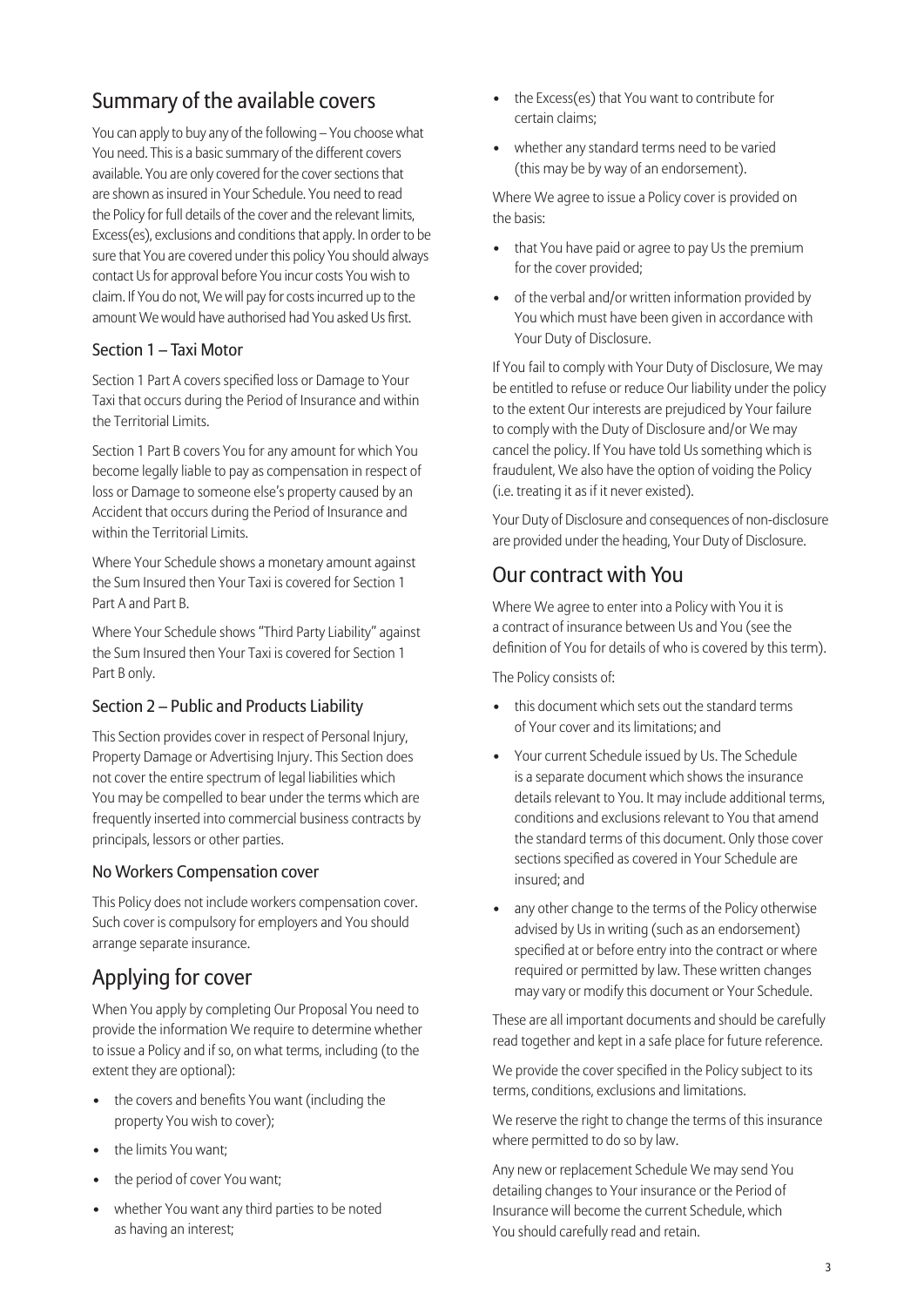# Premium

We calculate Your premium after taking a variety of factors into account:

- some factors are pre-set e.g. costs of distribution and profit component. Other factors can affect the amount of Your premium. The higher Your risk profile is, the higher Your premium. Using Our experience We decide what factors increase Your risk profile and their impact on Your premium e.g. if You select higher limits, choose low Excess(es) or have a high claims experience, Your premium usually increases. If You select lower limits, choose higher Excess(es) or Your claims experience is low, Your premium usually reduces;
- Your premium also includes amounts that take into account Our obligation (actual or in some cases estimated) to pay any relevant compulsory Government charges, taxes or levies (e.g. Stamp Duty, GST and Fire Services Levy) in relation to Your Policy. In some cases We are required to pay an estimated amount based on criteria set by the Government. In such cases We allocate to the Policy Our estimate of the amount We will be required to pay. We may either over-recover or under-recover in any particular year and no adjustment is made to Your premium by reference to this.

We may take into account the under or over-recovery for Our calculation of the allocation to policies in future years. You can ask Us for more details if You wish.

Minimum premiums may apply. In some cases discounts may apply if You meet certain criteria We set. Any discounts/entitlements only apply to the extent any minimum premium is not reached. If You are eligible for more than one, We also apply each of them in a predetermined order to the premium (excluding taxes and Government charges) as reduced by any prior applied discounts/entitlements. Any discounts will be applied to the base premium calculated prior to any taxes to Government charges being added.

Discounts are available at the time of printing and are subject to change.

GT Insurance may also charge You a Policy fee which will be shown in Your Schedule. The Policy fee is charged for arranging the issue of Your Policy.

When You apply for this insurance, You will be advised of the total premium amount payable, when it needs to be paid and how it can be paid. This amount will be set out in the Schedule, which will be sent to You after the Policy commencement date. If You fail to pay the premium, We may be entitled to cancel the Policy in accordance with the process set out in the "How We may cancel this Policy" section.

### I nstalment Premiums

If You pay Your premium by instalments refer to the "General Conditions" section for important details on Your and Our rights and obligations.

In some cases a service fee will apply where You select to pay Your premium by instalments. We tell You the total amount payable when You apply and when and how it can be paid.

This is confirmed in the Schedule We issue to You.

If You pay Your premium by way of instalments and the premium instalment remains unpaid, We will notify You if an instalment has not been paid and We will try to deduct the overdue amount along with Your next regular payment. If the next attempt to deduct the outstanding amount fails, We will cancel Your policy for non-payment. We will send You a notice advising You of cancellation, and cancellation will be effective 14 days from the date on this notice. So it's important that You pay Your instalments on time. If You can't, You should get in touch with Us immediately.

# Your obligation to comply with the Policy terms and conditions

You are required to comply with the terms and conditions of this Policy. Please remember that if You do not comply with any term or condition, We may (to the extent permitted by law) reduce or refuse Your claim to the extent We are prejudiced by Your noncompliance and/or cancel Your Policy.

If more than one person is insured under this Policy, a failure or wrongful action by one of those persons may adversely affect the rights of any other person insured under the Policy.

# How to make a claim

Details about how to make a claim are provided in this document under the Claims Procedures section and Specific Claims Procedure applicable to Section 1.

# Cooling off period

You can exercise Your cooling off rights and cancel the Policy within 21 days of the date You purchased the Policy and receive a refund of the premium paid, provided You have not exercised any right or power under the Policy (e.g. made any claim) and these rights and powers have not ended.

We may deduct any Government taxes or duties We cannot recover, from Your refund amount.

After the cooling off period has ended, You still have cancellation rights, however, We may deduct a pro rata proportion of the premium for time on risk, plus any Government taxes or duties We cannot recover. See "Cancellation rights under Your Policy" on next page.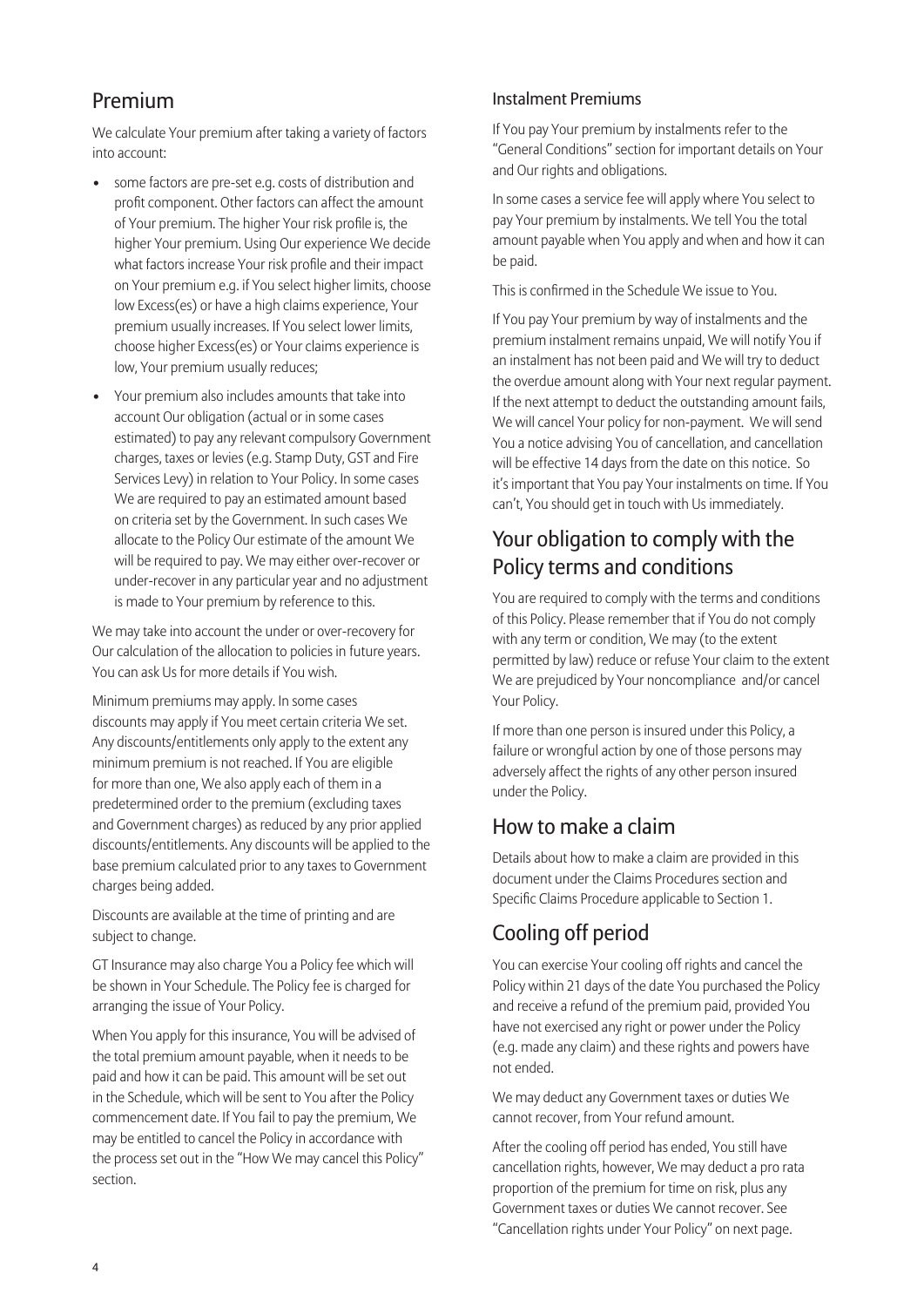# Cancellation rights under Your Policy

### How You may cancel this Policy

You may cancel this Policy at any time by telling Us in writing that You want to cancel it. You can do this by giving the notice to Your broker or Us.

Where there is more than one contracting insured We will only cancel the Policy when a written agreement to cancel the Policy is received from all contracting insureds named as the insured or from a person authorised to act as agent of all such persons.

### How We may cancel the Policy

We have the right to cancel the Policy where permitted by and in accordance with law.

For example, We may cancel:

- if You fail to comply with Your Duty of Disclosure;
- where You have made a misrepresentation to Us during negotiations prior to the issue of the Policy;
- where You have failed to comply with a provision of the Policy, including the term relating to payment of premium; or
- where You have made a fraudulent claim under the Policy or under some other contract of insurance that provides cover during the same period of time that the Policy covers You,

and We may do so by giving You three business days notice in writing of the date from which the Policy will be cancelled. The notification may be delivered personally, emailed or posted to You at the address last notified to Us or delivered to Your intermediary.

If You or We cancel the Policy We may deduct a pro rata proportion of the premium for time on risk, and any Government taxes or duties We cannot recover.

If the Policy is cancelled from an effective date which is after the commencement date then no part of the Policy Fee will be refunded.

In the event that You have made a claim under the Policy and We have agreed to pay the full Sum Insured or Market Value for property insured no return of premium will be made.

## Premium funders

If the premium has been funded by a premium funding company which holds a legal right over the Policy by virtue of a notice of assignment and/or irrevocable power of attorney, and the premium funding company requests cancellation of the Policy, a refund will be made to the premium funding company of the proportionate part of the premium applicable to the unexpired Period of Insurance.

# Your Duty of Disclosure

Before You enter into this insurance with Us, You have a duty of disclosure under the Insurance Contracts Act 1984. The Act imposes a different duty the first time You enter into a contract of insurance with Us to that which applies when You vary, extend or reinstate the contract.

This duty of disclosure applies until the contract is entered into (or varied, extended or reinstated as applicable).

#### Your Duty of Disclosure when You enter into the contract with Us for the first time

When answering Our specific questions that are relevant to Our decision whether to accept the risk of the insurance and, if so, on what terms, You must be honest and disclose to Us anything that You know and that a reasonable person in the circumstances would include in answer to the questions.

It is important that You understand You are answering Our questions in this way for Yourself and anyone else that You want to be covered by the contract.

### Your Duty of Disclosure when You vary, extend or reinstate the contract

When You vary, extend or reinstate the contract with Us, Your duty is to disclose to Us every matter that You know, or could reasonably be expected to know, is relevant to Our decision whether to accept the risk of the insurance and, if so, on what terms.

#### What You do not need to tell Us

Your duty however, does not require disclosure of any matter:

- that diminishes the risk to be undertaken by Us; or
- that is of common knowledge; or
- that We know or, in the ordinary course of Our business as an insurer, ought to know; or
- as to which compliance with Your duty is waived by Us.

#### Non-disclosure

If You fail to comply with Your duty of disclosure We may be entitled to reduce Our liability under the contract in respect of a claim, cancel the contract or both.

If Your non-disclosure is fraudulent We may also have the option of avoiding the contract from its beginning.

# Privacy notice

We give priority to protecting the privacy of Your personal information. We do this by handling personal information in a responsible manner and in accordance with the Privacy Act 1988 (Cth). In this Privacy Notice, 'We', 'Our' and 'Us' means Global Transport & Automotive Insurance Solutions Pty Ltd and Allianz Australia Insurance Ltd.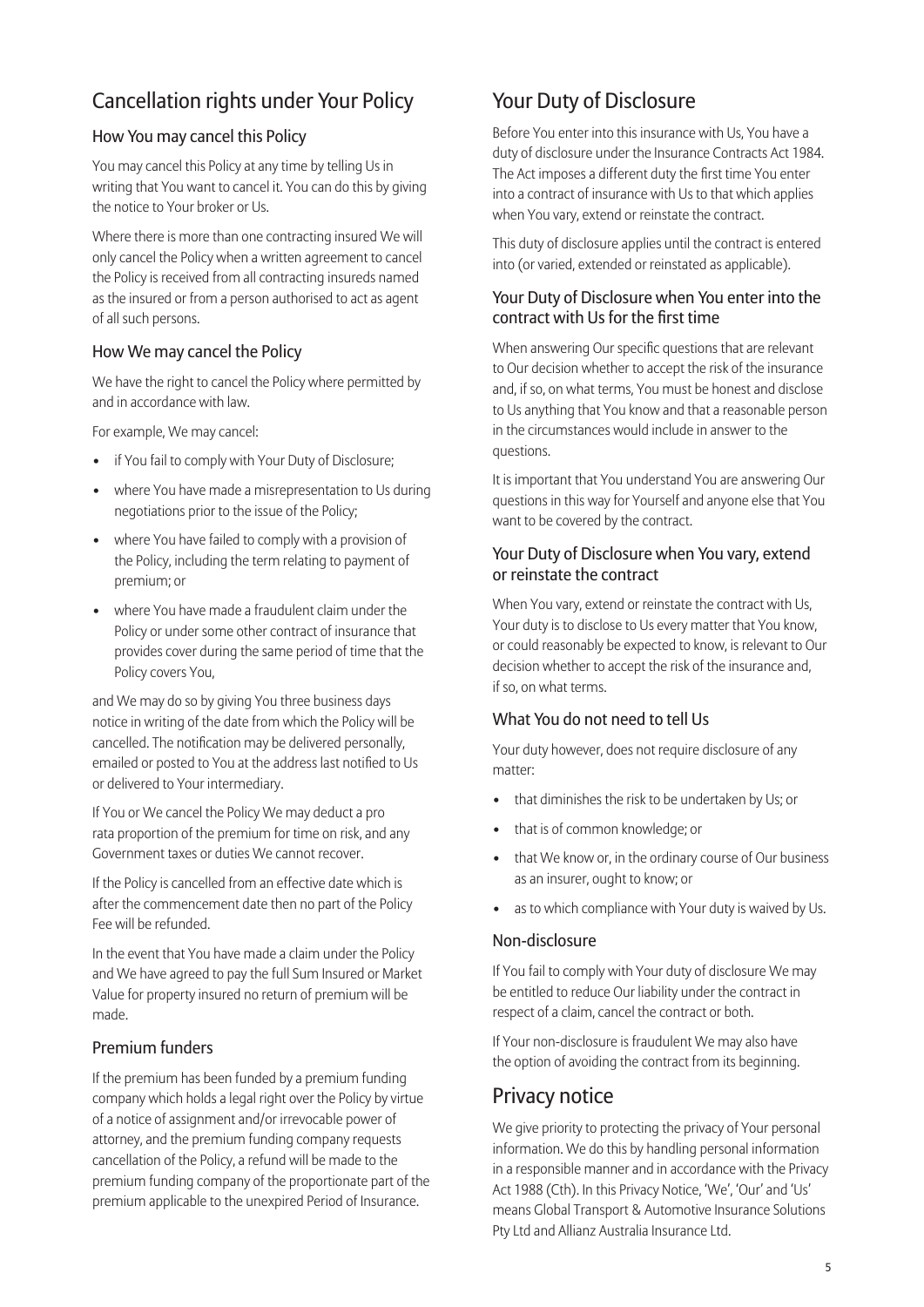## How We collect Your personal information

We usually collect Your personal information from You or Your agents. We may also collect it from Our agents and service providers, other insurers and insurance reference bureaus, people who are involved in a claim or assist Us in investigating or processing claims including third parties claiming under Your Policy, witnesses and medical practitioners, third parties who may be arranging insurance cover for a group that You are part of, law enforcement, dispute resolution, statutory and regulatory bodies, marketing lists and industry databases and publicly available sources.

## Why We collect Your personal information

We collect Your personal information to enable Us to provide Our products and services, including to process and settle claims, make offers of products and services provided by Us, Our related companies, brokers, intermediaries and business partners and others that We have an association with that may interest You and conduct market or customer research to determine those products or services that may suit You. Y ou can choose not to receive product or service offerings from Us (including product or service offerings from Us on behalf of Our brokers, intermediaries and/or Our business partners) or Our related companies by calling:

- GT Insurance on (02) 9966 8820, EST 8.45am-5pm, Monday to Friday, or
	- by writing to Us at GT Insurance, PO Box 1937, North Sydney, NSW 2059.

If You do not provide Your personal information We require, We may not be able to provide You with Our services, including settlement of claims.

#### Who We disclose Your personal information to

We may disclose Your personal information to others with whom We have business arrangements for the purposes listed in the paragraph above or to enable them to offer their products and services to You. These parties may include insurers, intermediaries, reinsurers, insurance reference bureaus, related companies, Our advisers, persons involved in claims, external claims data collectors and verifiers, parties that We have an insurance scheme in place with under which You purchased Your Policy (such as a financier or motor vehicle manufacturer and/or dealer). Disclosure may also be made to Government, law enforcement, dispute resolution, statutory or regulatory bodies, industry databases or as required by law.

#### Disclosure overseas

Your personal information may be disclosed to other companies in the Allianz Group, business partners, reinsurers and service providers that may be located in Australia or overseas. The countries to which this information may be disclosed will vary from time to time but may include Canada, Germany, New Zealand, United Kingdom, United States of America and other countries in which the Allianz Group has a presence or engages subcontractors. We regularly review the security of Our systems used for sending personal information overseas. Any information disclosed may only be used for the purposes of collection as detailed above and system administration.

#### Access to Your personal information and complaints

You may ask for access to the personal information We hold about You and seek correction by calling:

- GT Insurance on (02) 9966 8820, EST 8.45am-5pm, Monday to Friday, or
	- by writing to Us at GT Insurance, PO Box 1937, North Sydney, NSW 2059.

Our Privacy Policy contains details about how You may make a complaint about a breach of the privacy principles contained in the Privacy Act 1988 (Cth) and how We deal with complaints. Our Privacy Policy is available at www.gtins.com.au and www.allianz.com.au.

#### Telephone Call Recording

We may record incoming and/or outgoing telephone calls for training or verification purposes. Where We have recorded a telephone call, We can provide You with a copy at Your request, where it is reasonable to do so.

#### Your consent

By providing Us with personal information You and any other person You provide personal information for, consent to these uses and disclosures until You tell Us otherwise. If You wish to withdraw Your consent, including for things such as receiving information on products and offers by Us or persons We have an association with, please contact Us.

# General Insurance Code of Practice

The General Insurance Code of Practice was developed by the Insurance Council of Australia to further raise standards of practice and service across the insurance industry.

The Code Governance Committee (CGC) is an independent body that monitors and enforces insurers' compliance with the Code.

You can obtain more information on the Code of Practice and how it assists You by contacting Us.

For more information on the Code Governance Committee (CGC) go to https://insurancecode.org.au/.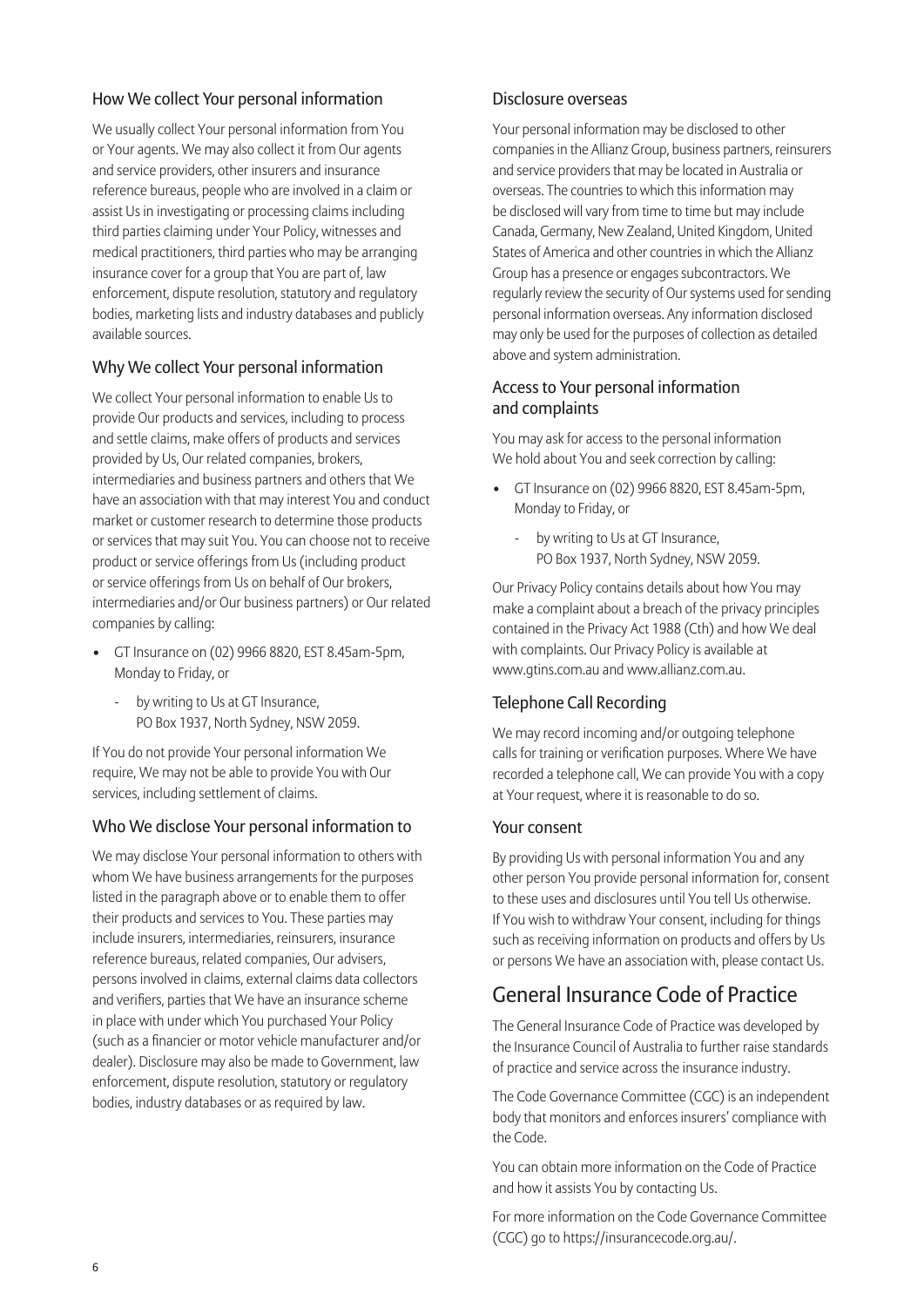# Complaints – Internal and external complaints

If You are dissatisfied with Our service in any way, please contact us and We will attempt to resolve the matter in accordance with Our Internal Dispute Resolution procedures. If We do not make a decision within the period that We tell You We will respond, We will tell You about Your right to lodge a complaint with an external dispute resolution scheme.

If You are not happy with Our response, You can refer Your complaint to AFCA subject to its terms of reference. AFCA provides a free and independent dispute resolution service for consumers who have general insurance disputes falling within its terms.

AFCA's contact details are:

The Australian Financial Complaints Authority Online: www.afca.org.au Phone: 1800 931 678 Email: info@afca.org.au Mail: GPO Box 3 Melbourne VIC 3001

For more information on how We handle complaints you can request a copy of Our procedures, using Our contact details on the back cover.

# Renewal procedure

Before Your Policy expires, We will advise You whether We intend to offer renewal of Your Policy and if so on what terms.

This document also applies for any offer of renewal We may make, unless We tell You otherwise.

If We offer renewal, We will send You a notice advising the renewal terms and the amount payable to renew the Policy.

It is important that You check the terms of any renewal offer before renewing to satisfy Yourself that the details are correct. In particular, check the Sum Insured amounts and Excess(es) applicable and to ensure the levels of cover are appropriate for You. You also need to take into account any underinsurance provisions of the Policy.

# Terrorism Insurance Act

We have determined that the Policy (or part of it) is a Policy to which the Terrorism Insurance Act 2003 (the Act) applies. We have reinsured Our liability under the Act with the Commonwealth Government reinsurer, the Australian Reinsurance Pool Corporation (ARPC). As a consequence, We are required to pay a premium to ARPC and that amount (together with the cost of that part of the cover provided by Us and administrative costs associated with the legislation) is reflected in the premium charged to You. As with any other part of Our premium, it is subject to Government taxes and charges such as GST, Stamp Duty and, where applicable, Fire Service Levy. For further information contact GT Insurance or Your intermediary.

# Financial Claims Scheme

In the unlikely event Allianz Australia Insurance Limited were to become insolvent and could not meet its obligations under the policy, a person entitled to claim may be entitled to payment under the Financial Claims Scheme. Access to the Scheme is subject to eligibility criteria. More information can be obtained from http://www.fcs.gov.au.

# General definitions

These definitions have special meaning and apply to all cover sections of Your Policy, unless they are defined differently in the relevant cover section.

Accident means an unexpected, unforeseen or unintended incident involving Your Taxi.

Accidental Damage means Damage as the consequence of an Accident.

Business means the business, carried on by You or on Your behalf at or from the premises and any trade or occupation incidental to that business.

Damage(d) means physical loss or destruction.

Dangerous Goods means substances or materials specified as such under the Australian Dangerous Goods Code (ADG Code) (or any equivalent or replacement thereof) and diesel.

Employee(s) means any person(s):

- a) engaged in the Business under a contract of service or apprenticeship; or
- b) supplied to You by a contract of labour hire.

Event means one incident or all incidents of a series consequent upon or attributable to one originating cause.

Excess(es) means either the amount(s) of money specified in the Schedule or otherwise stated in Your Policy for each cover section that You pay as a contribution for each claim.

Family Member means any person who is or was at any time:

- a) Your parent, sibling or child; or
- b) Your spouse, spouse equivalent, domestic partner or domestic companion; or
- c) a parent, sibling or child of a person in clause b) above.

A spouse equivalent means a person, whether of the same sex or not, who ordinarily lives with You in a genuine personal and domestic relationship.

Indemnity or Indemnify means that if there is Damage directly caused by any of the Events covered, We will at Our option pay You in accordance with the Basis of Settlement applicable to the relevant cover section.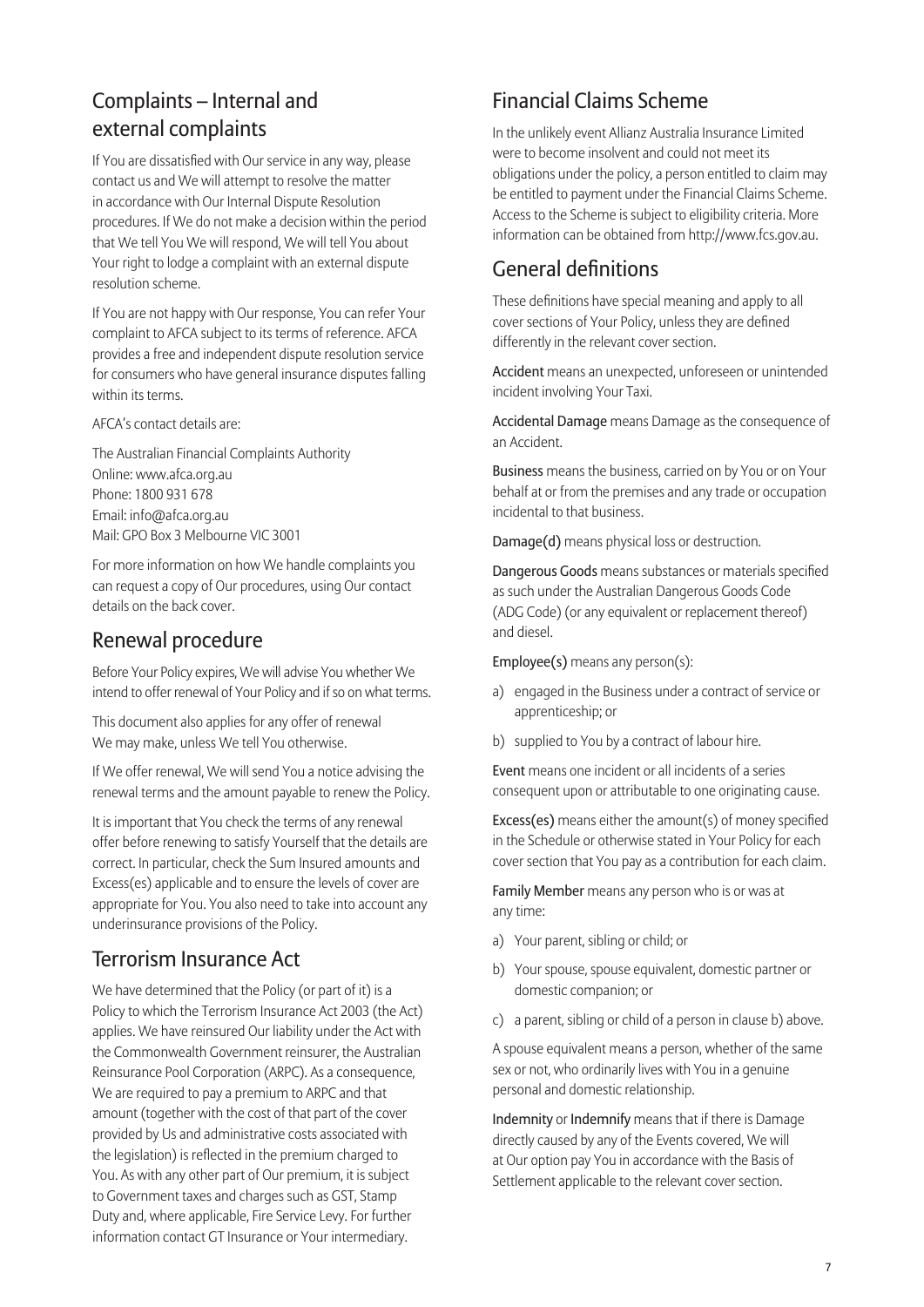Limit of Indemnity means the amount stated in the Schedule or within this Policy. This is the maximum amount We will pay for any claim or claims arising from one Event.

Malicious Damage means intentional Damage done to Your Taxi by someone else without Your consent.

Optional Benefit means the endorsements or clauses described under the Optional Benefits section of each cover section (where applicable) of this Policy. Optional Benefits are not applicable unless they are shown as being applicable in Your Schedule.

Period of Insurance means the period commencing on the effective date and ending at 4pm on the expiry dates as shown in Your Schedule, unless the Policy otherwise ends earlier in accordance with its terms or the law.

Policy means this document, the Schedule, and any endorsement, restriction, specification, attachment or memoranda affixed to it and any other document that We agree in writing will form part of the Policy.

Pollutants means any solid, liquid, gaseous, thermal irritant or contaminant including but not limited to smoke, vapour, soot, fumes, acid, alkalis, chemical, asbestos or waste material.

Proposal means the application form completed by You or on Your behalf, including any on-line application, and in which You provided the information upon which We relied in deciding to issue You with Your Policy.

Schedule means the most current Schedule to Your Policy that We give You which specifies details such as the cover sections that apply including Optional Benefits, restrictions, Policy number, relevant property insured, Sums Insured, Excess(es), Limits of Indemnity, sub limits, additional endorsements and/or conditions and premium. It also includes any documents that We agree in writing will form part of the Schedule.

Standby Taxi means a vehicle clearly signed to state that it is a "Standby Taxi" with approval from the appropriate regulatory body. The vehicle must be clearly signed to show the Taxi Cooperative or Taxi Company to which it belongs. Standby Taxis are covered for Section 1 Part B only and Section 2, if taken, unless noted otherwise on the schedule.

Taxi means the motor vehicle(s) described in Your Schedule or other documents forming Your Policy, including:

- a) sign writing, LP Gas fittings, taxi meter, external vacancy roof light, fit-out for ramp and/or hoist; and
- b) standard tools, standard Accessories (as defined in Section 1) or standard appliances as supplied by the vehicle manufacturer whilst attached to or within Your Taxi.

Territorial Limits means the geographical area anywhere within Australia or New Zealand unless stated otherwise within an individual cover section or in the Schedule.

We, Us, or Our means Allianz Australia Insurance Limited acting through its subsidiary underwriting agent Global Transport & Automotive Insurance Solutions Pty Ltd.

You, Your, Yourself means those persons named as "the Insured" in the Policy Schedule. They are the contracting insured(s).

Where applicable and in the context of the wording, this also means other third parties or persons who are specifically provided with cover in the definition of You or Your under a specific cover section of the Policy.

# General Exclusions

These General Exclusions are applicable to all cover sections of Your Policy. Each cover section of Your Policy also contains Specific Exclusions that are applicable to that cover section. In some cases further Specific Exclusions may be included in Your Schedule.

The Policy does not cover any loss, Damage or liability directly or indirectly caused by, arising from or in any way connected with:

### 1. Asbestos

any actual or alleged liability whatsoever for any claims or claims in respect of loss or losses directly or indirectly arising out of, resulting from or in consequence of, or in any way involving asbestos, or any materials containing asbestos in whatever form or quantity.

This exclusion applies notwithstanding any provisions to the contrary within this Policy or any endorsement thereto.

## 2. Contractual liability

any liability which arises from any contract, undertaking or agreement by You unless such liability would have attached to You regardless of the contract, undertaking or agreement.

#### 3. Lawful seizure

the lawful seizure, detention, confiscation, nationalisation, or requisition of the property insured.

#### 4. Nuclear Event, substance or by-product

ionising radiation or contamination by radioactivity from:

- a) any nuclear fuel or from any nuclear waste;
- b) from the combustion of nuclear fuel (including any self-sustaining process of nuclear fission or fusion); or
- c) nuclear weapons material.

#### 5. Territorial Limits

an Event or other circumstances occurring or arising outside the Territorial Limits except as specifically stated otherwise in the appropriate cover section.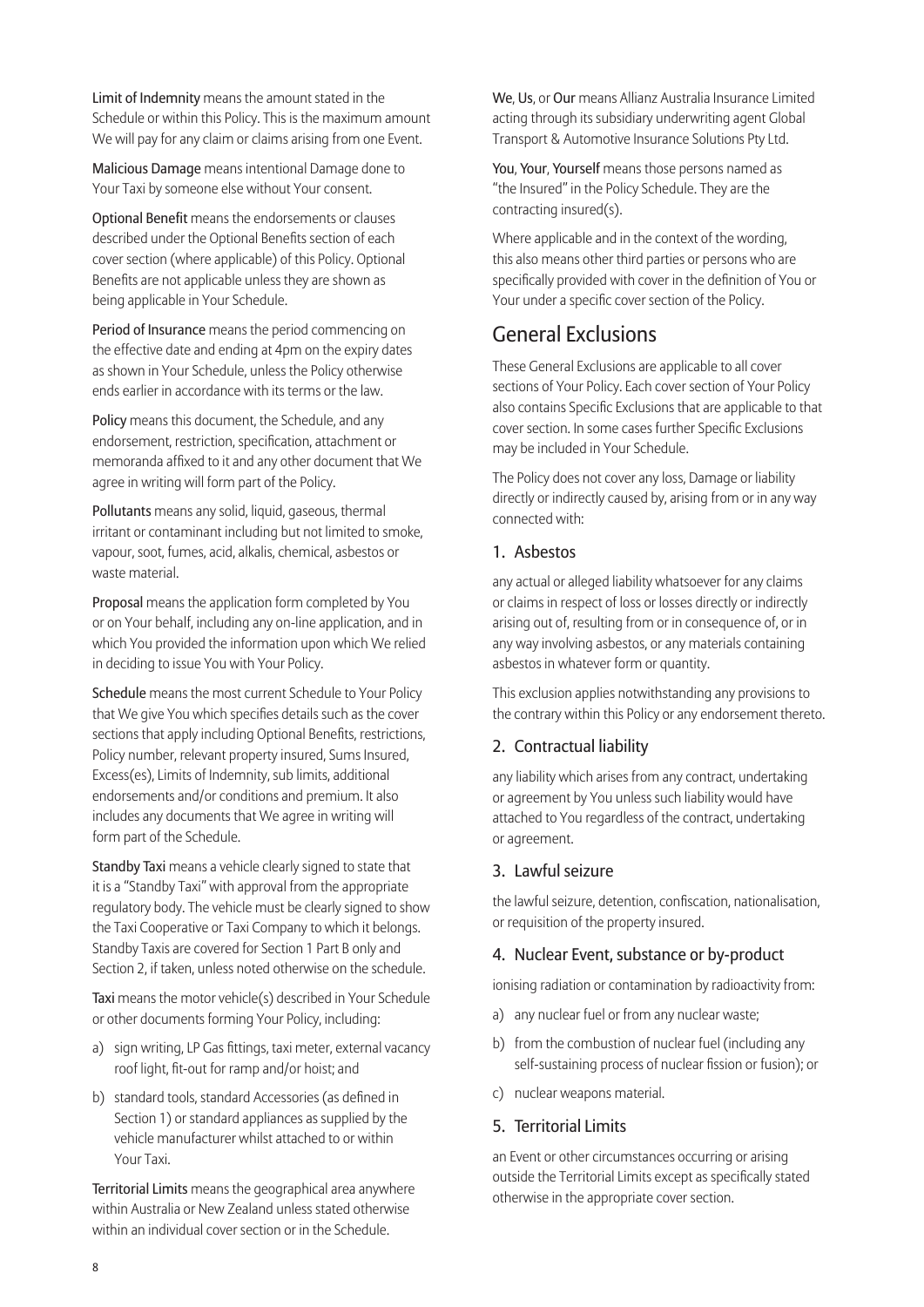# 6. Terrorism

death, injury, illness, loss, Damage, liability, cost or expense directly or indirectly caused by, contributed to by, resulting from or arising out of or in connection with any act of terrorism, as defined herein, regardless of any other cause or Event contributing concurrently or in any other sequence to the loss.

An act of terrorism includes any act, or preparation in respect of action, or threat of action designed to influence the Government de jure or de facto of any nation or any political division thereof, or in pursuit of political, religious, ideological or similar purposes to intimidate the public or a section of the public of any nation by any person or group(s) of persons, whether acting alone or on behalf of or in connection with any organisation(s) or Government(s) de jure or de facto, and which:

- a) involves violence against one or more persons; or
- b) involves Damage to property; or
- c) endangers life other than that of the person committing the action; or
- d) creates a risk to health or safety of the public or a section of the public; or
- e) is designed to interfere with or disrupt an electronic system.

Your Policy also excludes any liability for death, injury, illness, loss, Damage, cost or expense directly or indirectly caused by, contributed to by, resulting from, or arising out of or in connection with any action in controlling, preventing, suppressing, retaliating against, or responding to any act of terrorism.

#### 7. War

any war, whether war be declared or not, hostilities or rebellion, civil war, revolution, insurrection, military or usurped power, invasion, or act of foreign enemy.

#### 8. Wilful acts

#### any:

- a) dishonest, fraudulent, criminal, unlawful or malicious act;
- b) wilful breach of any statute, contract or duty; or
- c) conduct intended to cause loss, Damage or liability with reckless disregard for the consequences,

by You or any person acting with Your knowledge, consent or connivance.

# 9. Prohibited cover or payments (Sanctions)

and irrespective of any other provision of the Policy, We shall not be deemed to provide cover or be liable to pay any claim or provide any benefit (including a refund of premium) hereunder to the extent that the provision of such cover, payment of such claim or provision of such benefit would contravene or otherwise expose Us to any penalty, sanction, prohibition or restriction under United Nations resolutions or the trade or economic sanctions, laws or regulations of Australia, New Zealand, the European Union, United Kingdom or United States of America.

# General Conditions

These General Conditions are applicable to all cover sections of Your Policy. Each cover section also contains Specific Conditions that are applicable to that cover section. In some cases, further Specific Conditions may be included in Your Schedule.

If You do not meet the applicable General Conditions and Specific Conditions (other than the cancellation condition), We may to the extent permitted by law cancel Your Policy and/or reduce or refuse to pay a claim, to the extent We are prejudiced by Your noncompliance.

In order to be sure that You are covered under this policy You should always contact Us for approval before You incur costs You wish to claim. If You do not, We will pay for costs incurred up to the amount We would have authorised had You asked Us first.

## 1. Breach of conditions

Breach of or non-compliance with any Policy condition(s) by one insured named in Your Schedule will not prejudice any other named insured.

#### 2. Governing law and jurisdiction

Your Policy is governed by the laws of Australia.

Any dispute relating to Your Policy shall be submitted to the exclusive jurisdiction of an Australian court within the State or Territory in which Your Policy was issued.

## 3. GST notice

Your Policy has a GST provision in relation to Your premium and Our payments to You for claims. It may have an impact on how You determine the amount of insurance You need. Please read the Policy carefully. Seek professional advice if You have any queries about GST and Your insurance.

#### Sum Insured/Limit of Indemnity

All monetary limits in Your Policy may be adjusted for GST in some circumstances (see below).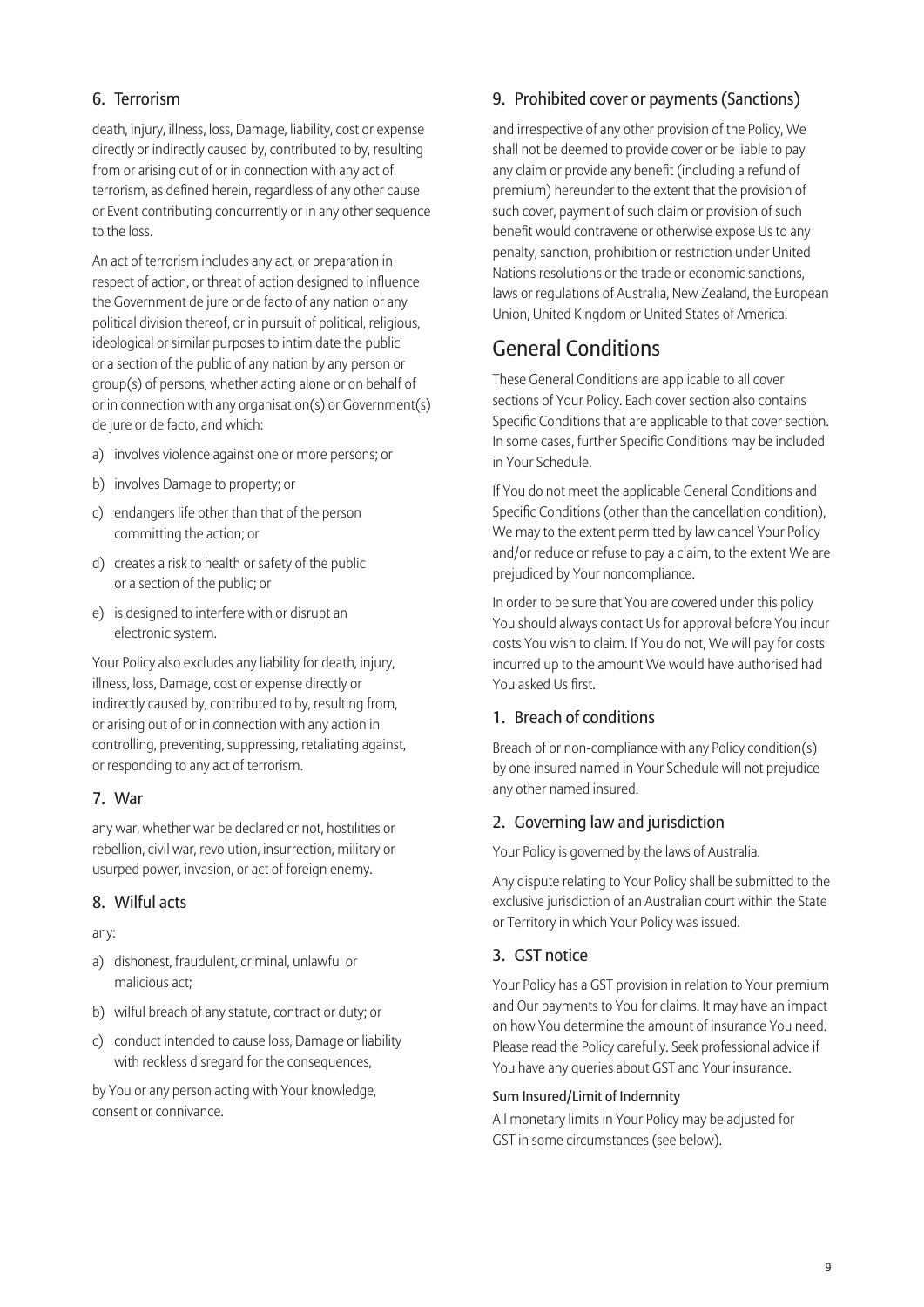#### Claim Settlements – Where We agree to pay

When We calculate the amount We will pay, We will have regard to the items below:

a) Acquisition of goods, services or repairs

 Where You are liable to pay an amount for GST in respect of an acquisition relevant to Your claim (such as services to repair a Damaged item insured under Your Policy) We will pay the GST amount.

 We will pay the GST amount in addition to the Sum Insured or Limit of Indemnity or other limits shown in Your Policy or in Your Schedule (unless We state GST is included in Sum Insured or Limit of Indemnity).

 If Your Sum Insured or Limit of Indemnity is not sufficient to cover Your loss, We will only pay the GST amount that relates to Our settlement of Your claim.

 We will reduce the GST amount We pay by the amount of any input tax credits to which You are or would be entitled.

b) Payment as compensation

 Where We make a payment under Your Policy as compensation instead of payment for a relevant acquisition, We will reduce the amount of the payment by the amount of any input tax credits that You would have been entitled to had the payment been applied to a relevant acquisition.

#### Disclosure – Input tax credit entitlement

If You register, or are registered for GST, You are required to tell Us Your entitlement to an input tax credit on Your premium. If You fail to disclose or understate Your entitlement, You may be liable for GST on a claim We may pay. Your Policy does not cover You for this GST liability, or for any fine, penalty or charge for which You may be liable.

#### 4. Headings

Headings have been included for ease of reference only. The provisions of the Policy are not to be construed or interpreted by reference to such headings.

### 5. Non payment of premium by instalments – right to refuse a claim

Where You pay Your premium by instalments, You must ensure that they are paid on time. We will notify You if an instalment has not been paid and We will try to deduct the overdue amount along with Your next regular payment. If the next attempt to deduct the outstanding amount fails, We will cancel Your policy for non-payment. We will send You a notice advising You of cancellation, and cancellation will be effective 14 days from the date on this notice.

#### 6. Other insurance

You must give Us written notice of any insurance or insurances already affected, or which may be subsequently affected, covering, whether in whole or in part, the subject matter of the various cover sections of Your Policy.

## 7. Premium adjustment

If the premium for this Policy has been calculated on any estimates given by You, You must keep accurate records containing all relevant particulars and at any reasonable time and frequency allow Us to inspect such records.

Following the expiry of each Period of Insurance You must supply Us with such records as We may reasonably require so that the premium for that period may be calculated. We will adjust the premium payable for that period based on the amount of premium We would have charged had You provided the information contained in the records at the commencement of that period. Subject to any minimum premium applicable, the difference must be paid by You or will be refunded by Us.

#### 8. Reasonable care and maintenance

You must take all reasonable care:

- a) to minimise or prevent loss, Damage or liability;
- b) to maintain Your property insured in sound condition and to minimise or avoid theft by ensuring that security devices are maintained in good working order. We may reduce or refuse Your claim to the extent that Your property's state of repair contributed to or caused the loss;
- c) to comply with all statutory obligations, by-laws, regulations, Public Authority requirements and safety requirements, including those relating to fire appliances; and
- d) to only employ competent Employees, agents and contractors and ensure they meet the requirements specified in clauses a) to c) above.

#### 9. Waiver of subrogation rights

To the extent permitted by law, We will not be liable to pay any benefits under the Policy for loss or Damage if You agree or have agreed to limit or exclude any right of recovery against any third party to the extent that Your loss would have been recoverable from that person but for the agreement.

# Claims procedures

#### In the event of a claim

As soon as reasonably possible after You become aware of anything happening which may result in a claim under Your Policy, You must, at Your own expense take all reasonable steps to:

a) inform the Police as soon as reasonably possible of any Malicious Damage, theft, fraudulent conduct, attempted theft or loss of property;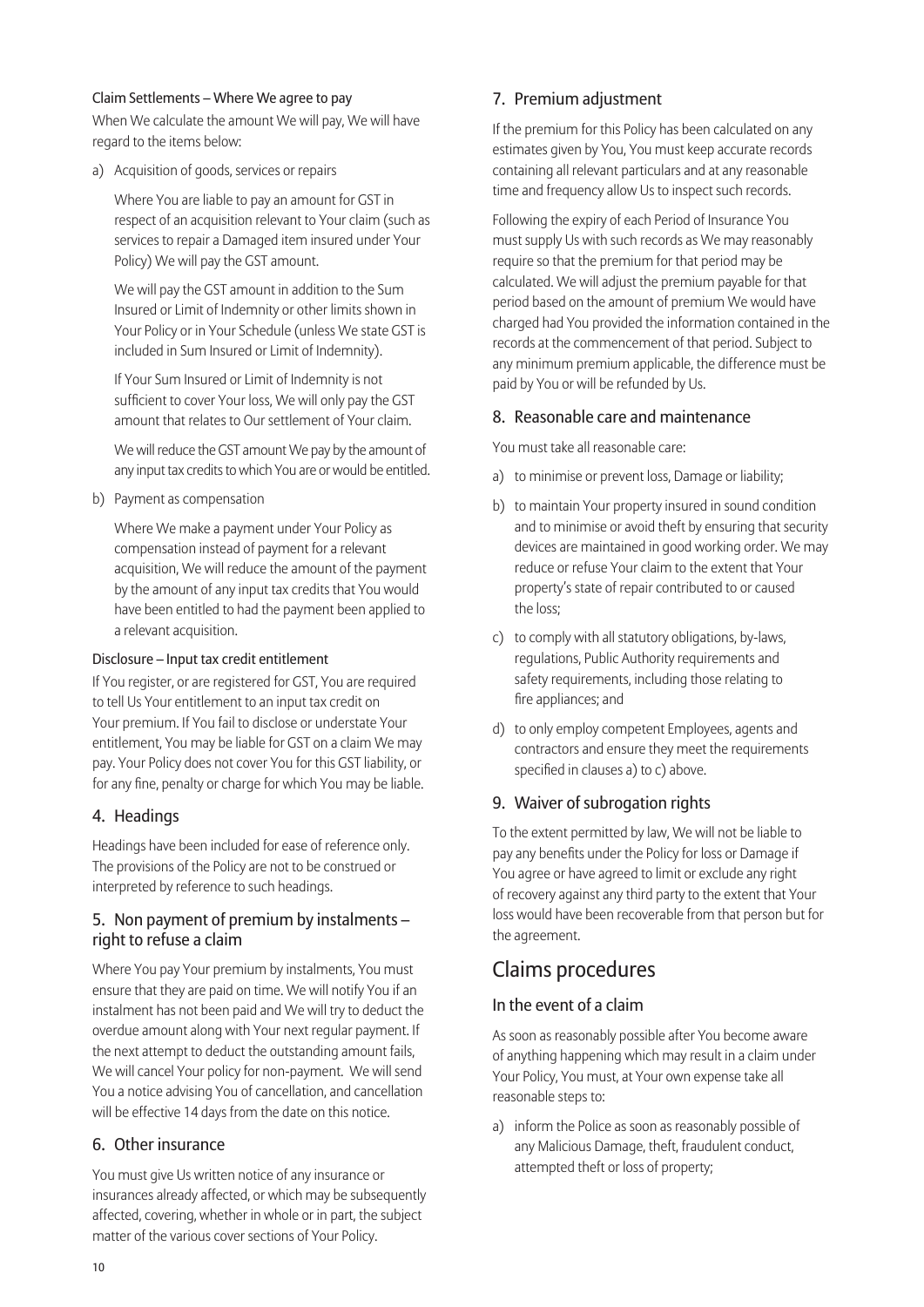- b) contact Us as soon as reasonably possible to advise how the loss, Damage or liability occurred;
- c) take all reasonable action to recover lost or stolen property and minimise the claim;
- d) as far as reasonably possible, preserve any products, appliances, plant or other items which might prove necessary or useful as evidence until We have had an opportunity to inspect them. To ensure You are covered, please contact Us before any repairs or disposal;
- e) give Us all the information, proof and assistance We may reasonably require to prosecute, defend or settle Your claim, including details of any other insurance effected by You or on Your behalf;
- f) as soon as reasonably practicable after the loss, Damage or relevant Event (or any further time which We may allow in writing), deliver to Us a written claim including as detailed an account as is reasonably practicable of the circumstances surrounding the loss, Damage or Event, and the amount claimed. You must provide Us with a Statutory Declaration if requested;
- g) as soon as reasonably possible send Us any claim, writ, summons, or full details of any relevant legal or other proceedings such as impending prosecution or inquest that You receive or of which You become aware. If You do not, We may reduce or deny Your claim to the extent We are prejudiced by Your delay.
- h) at all times, give Us all the information and assistance We may reasonably require.

#### You should not:

- a) admit liability for, or offer or agree to settle any claim without Our written consent. If You do, We may reduce or refuse Your claim to the extent We are prejudiced;
- b) authorise the repair or replacement of anything without Our agreement unless for safety reasons or to minimise or prevent further imminent loss, Damage or liability. Please contact Us to confirm approval for these costs.

After You have advised Us of any loss, Damage or liability:

- a) You must comply with all terms of the General Conditions and Specific Conditions before We will meet any claim under Your Policy. We may reduce or refuse Your claim to the extent We are prejudiced by Your noncompliance;
- b) We have the right to recover from any person against whom You may be able to claim any money paid by Us and We will have full discretion in the conduct, settlement or defence of any claim in Your name. We will act reasonably having regard to Your interests, and will keep You informed if You ask Us to. The amount recovered will be applied first to reducing the amount by which Your loss exceeds the payment made by Us plus any Excess applied. Any balance remaining after You have been fully compensated for Your loss, up to the amount We have paid to You to settle Your claim (including Our legal fees for recovery), will be retained by Us;
- c) We may take over and conduct, in Your name, the defence or settlement of any claim and We will have full discretion in the conduct of any proceedings in connection with the claim. We will act reasonably having regard to Your interests, and will keep You informed if You ask Us to;
- d) We may pay You the Limit of Indemnity under the applicable cover section or any lesser amount for which a claim or claims under that cover section may be reasonably settled. After We have paid You, We will no longer be liable for the claim(s) (or future conduct of the claim(s)) except for costs and expenses incurred up until the time We pay You, that We previously agreed to pay;
- e) if You recover or find any lost or stolen property insured for which We have paid a claim, You must:
	- (i) inform Us as soon as reasonably possible; and
	- (ii) give Us the recovered or found property insured if We request You to do so.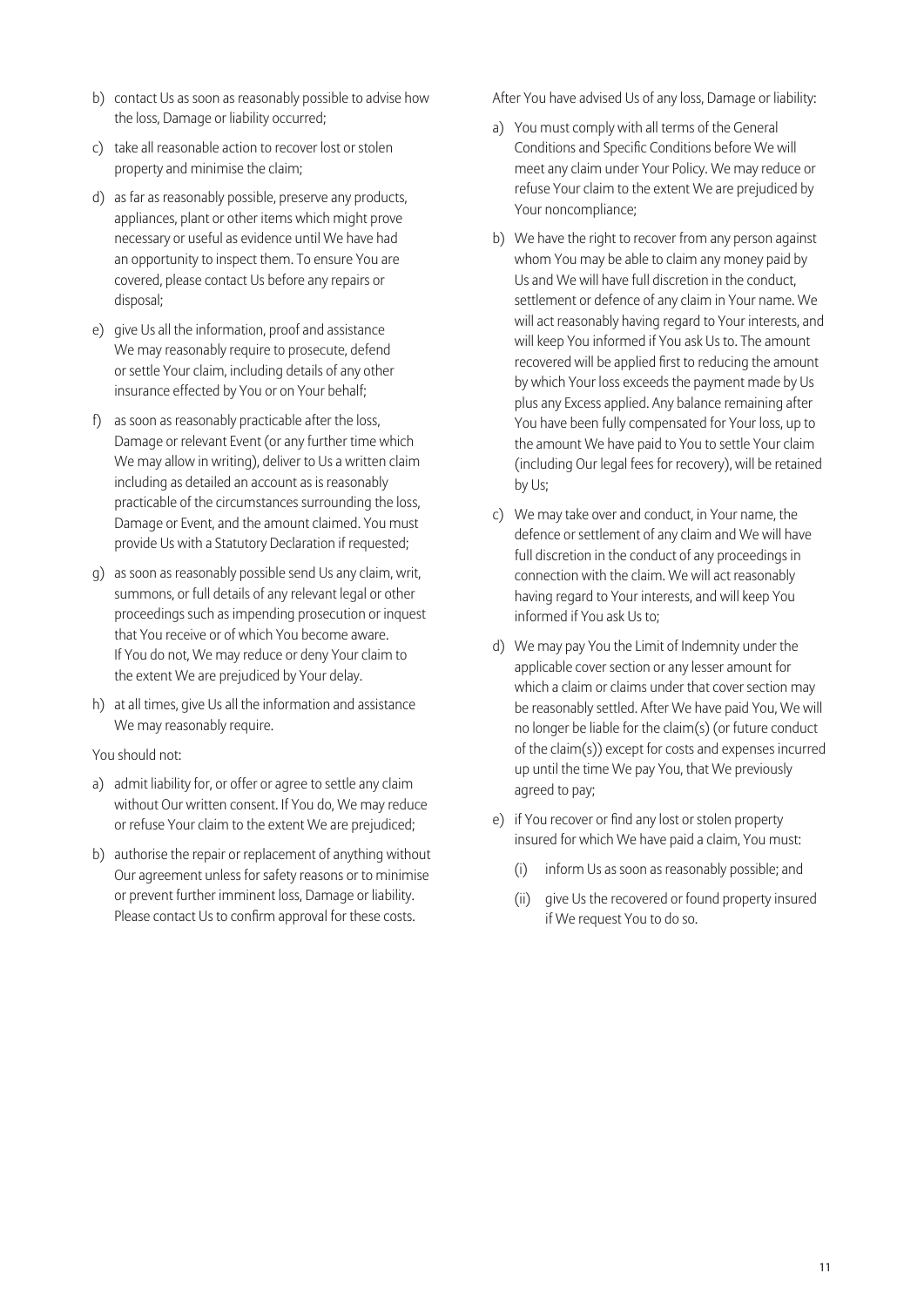# Section 1 – Taxi Motor

# Definitions applicable to Section 1

Accessory or Accessories means:

- a) global positioning system (incorporating mobile data terminal and 2 way radio), cabling and antenna, surveillance camera, safety screen; and
- b) any agreed non-manufacturer accessories or equipment fitted to Your Taxi which are noted on Your Policy Schedule, Renewal Schedule or an endorsement or as otherwise specifically covered by Your Policy.

Airfield, Airport means an area of land set aside for the take-off, landing, taxiing, parking and maintenance of aircraft.

Market Value means the amount that represents the cost of replacing Your Taxi with a similar item of the same make, model, age and condition as the insured Taxi was immediately prior to the loss or Damage (exclusive of GST, stamp duty, registration, insurance, delivery costs and transfer fees).

Sum Insured means the amount stated in Your Schedule and is the maximum amount We will pay less any applicable Excesses.

Total Loss means where Your Taxi is stolen and not recovered within a reasonable period of time, or suffers loss or Damage and We consider the cost of repairing it is either unsafe or uneconomical.

Total Loss Amount means the lesser of the Market Value or the Sum Insured specified for Your Taxi less deduction of any applicable Excess(es).

You or Your means

- a) those persons named as "the Insured" in the Policy Schedule. They are the contracting insured(s);
- b) the subsidiary companies and other entities in which a person referred to in clause a) above has a controlling interest at the commencement of the Period of Insurance and other third parties who are specifically provided with cover under the Policy provided that:
	- (i) such persons can make a claim for benefits under the Policy entered into by You in accordance with the Policy terms and conditions. This right arises solely by operation of section 48 of the Insurance Contracts Act 1984 (Cth). They do not enter into any agreement with Us and are not charged by Us for the right to make a claim for those benefits. Neither We nor You hold anything on trust for, or for the benefit or on behalf of such persons;
	- (ii) such persons have no right to cancel or vary the Policy or its cover – only You (as the contracting insured) and We can do this. If We cancel or vary the Policy or its cover, We do not need to obtain such person's consent to do so; and

(iii) We do not provide any notices in relation to this insurance to such persons as they are not a contracting party to the Policy. We only send notices to You as the only person We have contractual obligations to under the Policy.

# Excess

### Excesses applicable to Section 1 Parts A and B

Excesses are shown in Your Policy and Schedule. You may be required to pay more than one Excess. All Excesses are cumulative and apply to each and every Taxi for each and every Event, unless We state otherwise.

The cumulative amount of the applicable Excesses is the amount You must contribute as the first payment for each claim. We will only pay for amounts above the cumulative amount of the applicable Excesses You are required to pay.

Request or payment of any Excess amount should not be regarded as an acceptance of liability for a claim under the Policy.

#### Basic Excess

The basic Excess is shown in the Schedule and is the amount You must contribute to each claim. Other Excesses may apply in addition to the basic Excess. These additional Excesses are shown in following and/or in Your Schedule. If We settle Your claim by making a cash payment to You, We will deduct the Excess from the amount We pay to You. In other circumstances, You may need to pay the Excess as a contribution to the repair or replacement.

#### Age or inexperienced drivers Excess

- a) under 21 years of age \$700; or
- b) under 21 years of age with less than 2 years experience – \$1,000; or
- c) aged 21 and under 25 years of age \$350; or
- d) aged 21 and under 25 years of age with less than 2 years experience – \$650; or
- e) aged 25 years or over with less than 2 years experience – \$300

#### Late Reported Claim Excess

In the event of any claim being reported after a period exceeding 30 days from the date of the loss, Damage or liability, then the basic Excess will be:

- a) doubled for any claims reported 31 to 60 days after the date of loss; or
- b) tripled for any claims reported 61 or more days after the date of loss.

#### Other Excess

There may be other Excesses that apply to an Optional Benefit or additional endorsement or condition. These Excesses, if applicable, will be shown in the applicable wording in this Policy or in Your Schedule.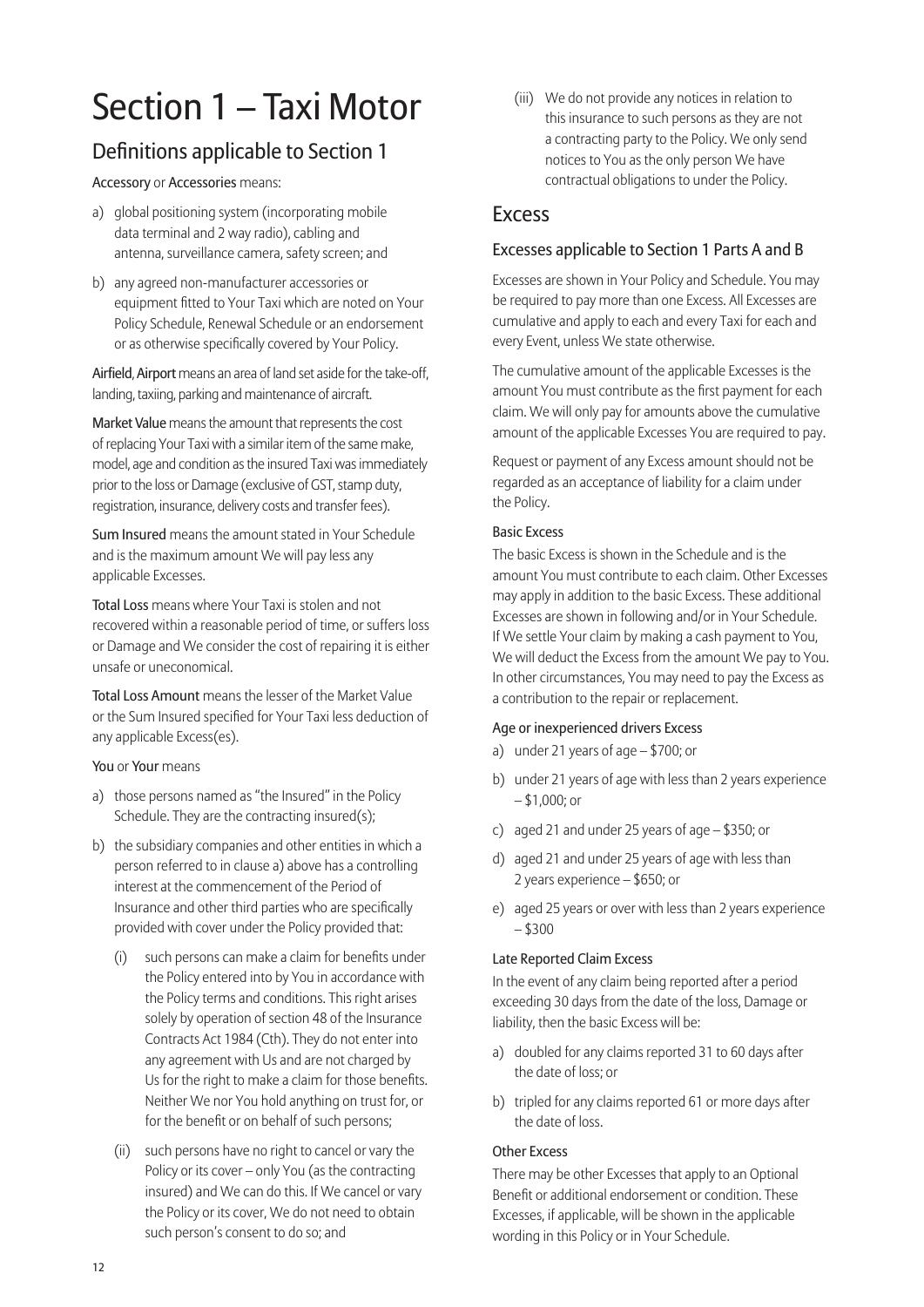# The Cover

Where this cover section is selected and shown as insured in Your Schedule and subject to the terms and conditions of this Policy the following cover options are available:

- 1. Part A Loss or Damage; and
- 2. Part B Liability to third parties. In order to be sure that You are covered under this policy.

You should always contact Us for approval before You incur costs You wish to claim. If You do not, We will pay for costs incurred up to the amount We would have authorised had You asked Us first.

# Part A – Loss or Damage

# Scope of Cover

Where Your Taxi is insured for cover option Section 1 Part A We will cover You in accordance with the Basis of settlement for:

- a) Accidental Damage to Your Taxi including Damage caused by flood or earthquake;
- b) loss or theft of Your Taxi where Your Taxi is not recovered or is recovered Damaged;
- c) Malicious Damage to Your Taxi,

that occurs during the Period of Insurance and within the Territorial Limits.

## Basis of settlement applicable to Section 1 Part A

Subject to the applicable Excess(es), conditions and exclusions, We will at Our option (acting reasonably):

#### Repair

If Your Taxi is Damaged and We consider it safe and economical to repair, We will pay for the reasonable costs to repair Your Taxi to its condition before it was Damaged.

If any of Your Taxi's Accessories are Damaged We will pay:

- a) the cost to repair the Accessories; or
- b) the Market Value for the Accessories,

whichever is the lesser.

#### Total Loss

If Your Taxi is a Total Loss, We will:

- a) pay the Market Value or the Sum Insured, whichever is the lesser, for Your Taxi and Accessories if they are not salvageable less:
	- (i) \$200 for the Taxi meter if You retain possession of it; and/or
	- (ii) \$150 for the external vacancy roof light if You retain possession of it; or
- b) replace Your Taxi Accessories if they are not salvageable.

 If Your Accessories are salvageable We will pay the following costs for de-installation and reinstallation on Your replacement taxi, provided that these costs in addition to any necessary repair costs for them are less than the Market Value or Sum Insured, whichever is the lesser, for these Accessories:

- (i) \$125 for de-installation and \$400 for reinstallation of the global positioning system incorporating the mobile data terminal and 2 way radio, cabling and antenna;
- (ii) \$75 for de-installation and \$300 for reinstallation of the surveillance camera and safety screen; and
- (iii) \$75 for de-installation and \$75 for reinstallation of the Eftpos equipment.

### Contribution

If, in the course of repairing Your Taxi, it is necessary to repair it to a better condition than it was before the loss or Damage occurred, We may ask You to contribute the additional amount above the amount We reasonably believe represents the amount to repair it to the same condition. Before We ask You to contribute We will explain why, tell You how much it will be and how to pay it prior to the authorisation of any repairs.

# Limit of Indemnity applicable to Section 1 Part A

We will not pay more than the Market Value or Sum Insured in accordance with the Basis of settlement in respect of any one Taxi for any one claim made during the Period of Insurance plus any Additional Benefits We have agreed to pay.

Our liability for loss or Damage under this Section 1 Part A to any number of Taxis arising from the one Event will not exceed \$10,000,000 inclusive of any Additional Benefits, applied Optional Benefits and endorsements, unless specified otherwise in the Policy or Your Schedule.

# Additional Benefits applicable to Section 1 Part A

The following Additional Benefits apply if We have accepted a claim under Section 1 Part A of this Policy unless stated otherwise.

They are in addition to the Limit of Indemnity applicable to Section 1 Part A unless stated otherwise in Your Schedule.

## 1. Delivery expenses

If Your Taxi suffers loss or Damage, for which a claim is accepted under Section 1 Part A of this Policy or if it is stolen and recovered undamaged, We will pay the cost of returning Your Taxi to You at Your usual place of garaging or depot.

The maximum We will pay is limited to \$2,500 per Event.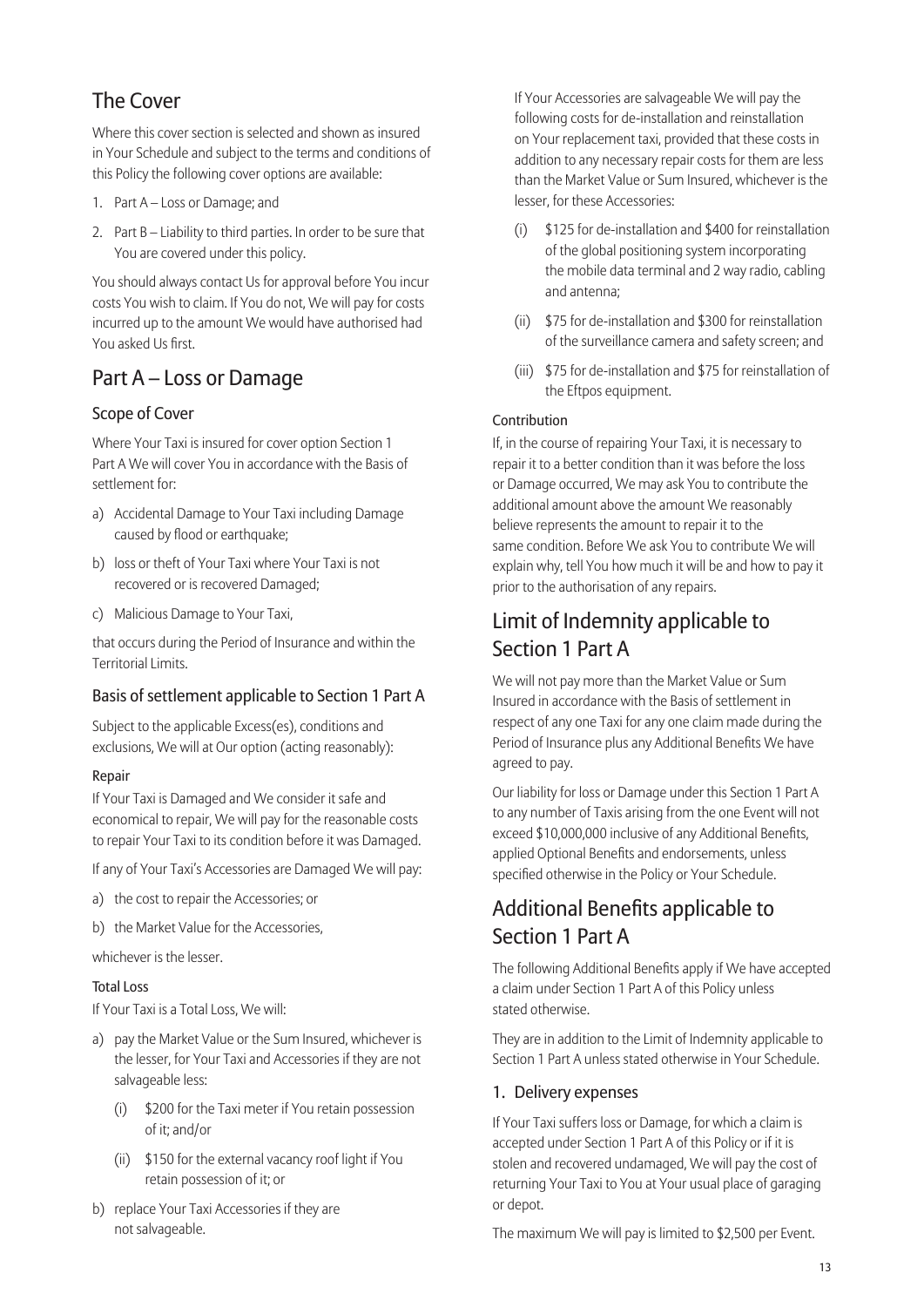# 2. First aid kit

If Your Taxi suffers loss or Damage for which a claim is accepted under Section 1 Part A of this Policy We will pay the reasonable costs to restock or replace any first aid kit that was necessarily used at the time of loss or Damage.

### 3. Keys and locks

If during the Period of Insurance the keys of Your Taxi become lost or the locks are Damaged or there are reasonable grounds to suspect that the keys have been duplicated, We will pay the cost of replacing such keys or locks.

The maximum We will pay is limited to \$3,000 per Event and no Excess will apply if there is no other loss or Damage to Your Taxi.

We will pay this Additional Benefit whether or not We have accepted a claim under Section 1 Part A of the Policy.

#### 4. Recovery expenses

If Your Taxi suffers loss or Damage for which a claim is accepted under Section 1 Part A of this Policy We will pay the costs necessarily incurred for the clean up, recovery and removal of Your Taxi to the nearest repairer approved by Us.

The maximum We will pay is limited to \$5,000 per Event.

#### 5. Repatriation/Accommodation expenses

If Your Taxi suffers loss or Damage for which a claim is accepted under Section 1 Part A of this Policy and it was more than 300kms from its depot or usual place of garaging, and Your Taxi is un-roadworthy to drive, We will reimburse You the reasonable cost:

- a) to return Your driver and any non-paying passengers to their destination or point of departure; or
- b) for emergency overnight accommodation for Your driver and any non-paying passengers.

The maximum We will pay is limited to \$1,000 per Event.

#### 6. New motor vehicle replacement for Total Loss

If We consider Your Taxi to be a Total Loss within one year of its original registration, We will replace Your Taxi with a new vehicle of the same or similar make and model. In replacing Your Taxi with a new vehicle, We will pay the associated delivery and stamp duty charges. We will not pay for registration, insurance and other associated costs.

However, where:

- a) Your Taxi's model has been deleted from the manufacturer's range or has been superseded by a vehicle We consider is significantly different;
- b) Your Taxi was purchased as an end of series or run-out model;
- c) We are unable to replace Your Taxi; or
- d) You elect not to replace Your Taxi under this Additional Benefit

We will only pay the actual purchase price You paid for the Taxi including Accessories, delivery charges and stamp duty, if they formed part of Your purchase, less any applicable Excess(es).

# Specific Conditions applicable to Section 1 Part A

### Marine average

If Your Taxi is being transported by sea between places within the Territorial Limits during the Period of Insurance We will pay Your contribution for general average and salvage charges where such maritime conditions apply up to the Market Value or Sum Insured, whichever is the lesser, whether or not loss or Damage is suffered by Your Taxi that is covered under Section 1 Part A.

# Specific Exclusions applicable to Section 1 Part A

In addition to the General Exclusions We will not pay under this Section 1 Part A any loss, Damage or liability directly or indirectly caused by, arising from or in any way connected with:

## 1. Advertising

loss or Damage to any advertising fixtures or signs attached to Your Taxi.

#### 2. Deterioration

loss or Damage to Your Taxi including any resultant mechanical Damage due to:

- a) rust or corrosion, unless caused by an insured Event or as may be recoverable under Part A;
- b) depreciation or wear and tear;
- c) general deterioration resulting from atmospheric conditions;
- d) mechanical, structural, electrical or electronic failure or breakdown; or
- e) faulty design or workmanship.

However, other than resultant mechanical Damage, We will cover Damage resulting directly from an Accident or fire caused by such failure as stated in 2. d) or 2. e) above.

#### 3. Incorrect fuel or non-approved fuel systems

loss or Damage to Your Taxi caused by:

- a) the use of incorrect fuel or additive; or
- b) the use of a fuel system in Your Taxi:
	- (i) which is situated in Australia and which does not comply with Australian Standards; or
	- (ii) which is situated in New Zealand and which does not comply with New Zealand Standards.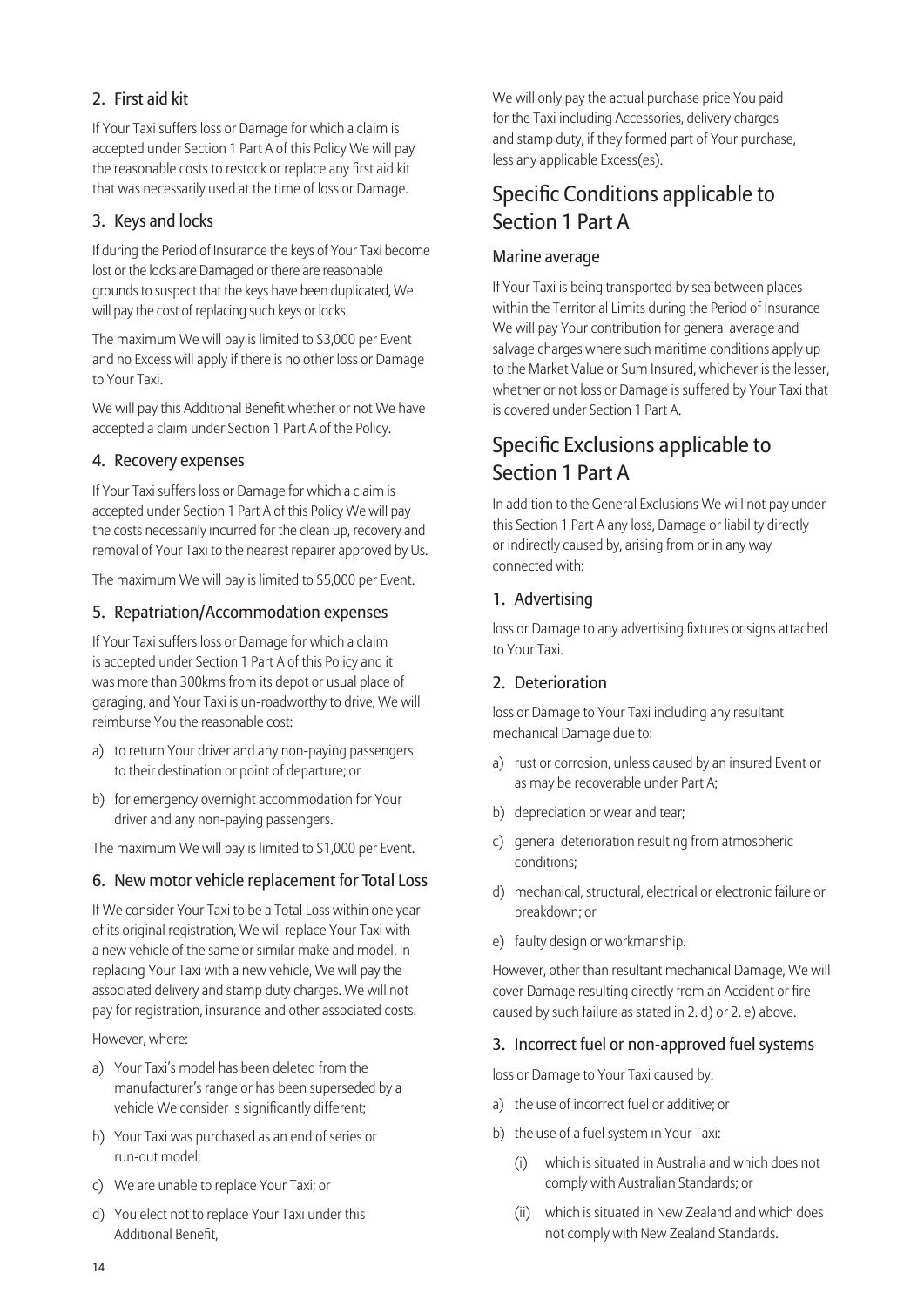# 4. Loss of fuel

the loss of or theft of fuel from Your Taxi or for the cost or replacement of contaminated fuel in Your Taxi.

### 5. Loss of oil/coolant

loss or Damage to Your Taxi or any resultant mechanical Damage caused by, arising from, in consequence of, or in any way connected with the loss of oil or coolant in Your Taxi. For the avoidance of doubt, and subject to the exceptions listed below, this exclusion still applies even if the loss of oil or coolant in Your Taxi is caused by, or occurs as a result of an Accident. For example, this means We will not cover any loss or Damage to Your Taxi, or any resultant mechanical Damage, caused by, arising from, in consequence of, or in any way connected with the loss of oil or coolant that has occurred due to the failure to:

- a) properly secure a cap, plug or seal; or
- b) replenish the level of oil or coolant to at least the minimum recommended by the manufacturer.

#### Exceptions:

However, this exclusion will not apply if Your Taxi:

- a) suffers Malicious Damage;
- b) is Damaged by impact; or
- c) is Damaged by an unauthorised person driving Your Taxi.

#### 6. Pre-existing Damage

#### the cost of:

- a) repairing pre-existing Damage; or
- b) fixing faulty repairs to Your Taxi unless the repairs were undertaken as the result of a claim under this Policy and with Our agreement.

#### 7. Repossession

loss or Damage to Your Taxi caused by any person repossessing or attempting to repossess Your Taxi due to a finance debt

#### 8. Theft by hirer

theft or attempted theft of Your Taxi by any hirer.

#### 9. Tyres

loss or Damage to Your Taxi's tyres by application of brakes, punctures, cuts, blowout or any road use unless caused as a result of an Accident which is an Event covered under Section 1 Part A of this Policy.

# Part B – Liability to third parties

#### Scope of Cover

Where Your Taxi is registered or licensed as required by law for use on public roads, and is insured for cover option Section 1 Part B, We will cover You for any amount for which You become legally liable to pay as compensation in respect of loss or Damage to someone else's property caused by an Accident that occurs during the Period of Insurance and within the Territorial Limits which is partly or fully Your fault, up to the Limit of Indemnity applicable to this Section 1 Part B.

This cover will apply only if Your legal liability for loss or Damage to someone else's property arises out of the use of Your Taxi and is subject to the applicable Excess(es), conditions, exclusions and Limit of Indemnity.

The Indemnity provided under Section 1 Part B will apply to:

- a) any person who is driving, using or in charge of Your Taxi with Your permission;
- b) a passenger travelling in Your Taxi or who is getting into or out of Your Taxi;
- c) Your employer, principal or partner, arising from the use of Your Taxi.

# Limit of Indemnity applicable to Section 1 Part B

The maximum We will pay in respect of all claims arising from one Accident or series of Accidents resulting from the one original cause will not exceed:

- a) \$35,000,000 for all claims inclusive of any Additional Benefits or applied Optional Benefits but excluding any claims arising from the transportation of Dangerous Goods including clean-up, contamination or restitution of any land or waterway; or
- b) \$1,000,000 for all claims inclusive of any Additional Benefits or applied Optional Benefits arising from the transportation of Dangerous Goods including clean-up, contamination or restitution of any land or waterway.

We will not cover Your liability for any claim arising from, or in any way connected with, the transportation of the following types of Dangerous Goods:

- a) Class 6, Division 6.2 Infectious Substances; or
- b) Class 7 Radioactive Material.

# Additional Benefits applicable to Section 1 Part B

The following Additional Benefits apply if We have accepted a claim under Section 1 - Part B of the Policy and to the extent that the Limit of Indemnity is not otherwise exhausted, unless otherwise stated.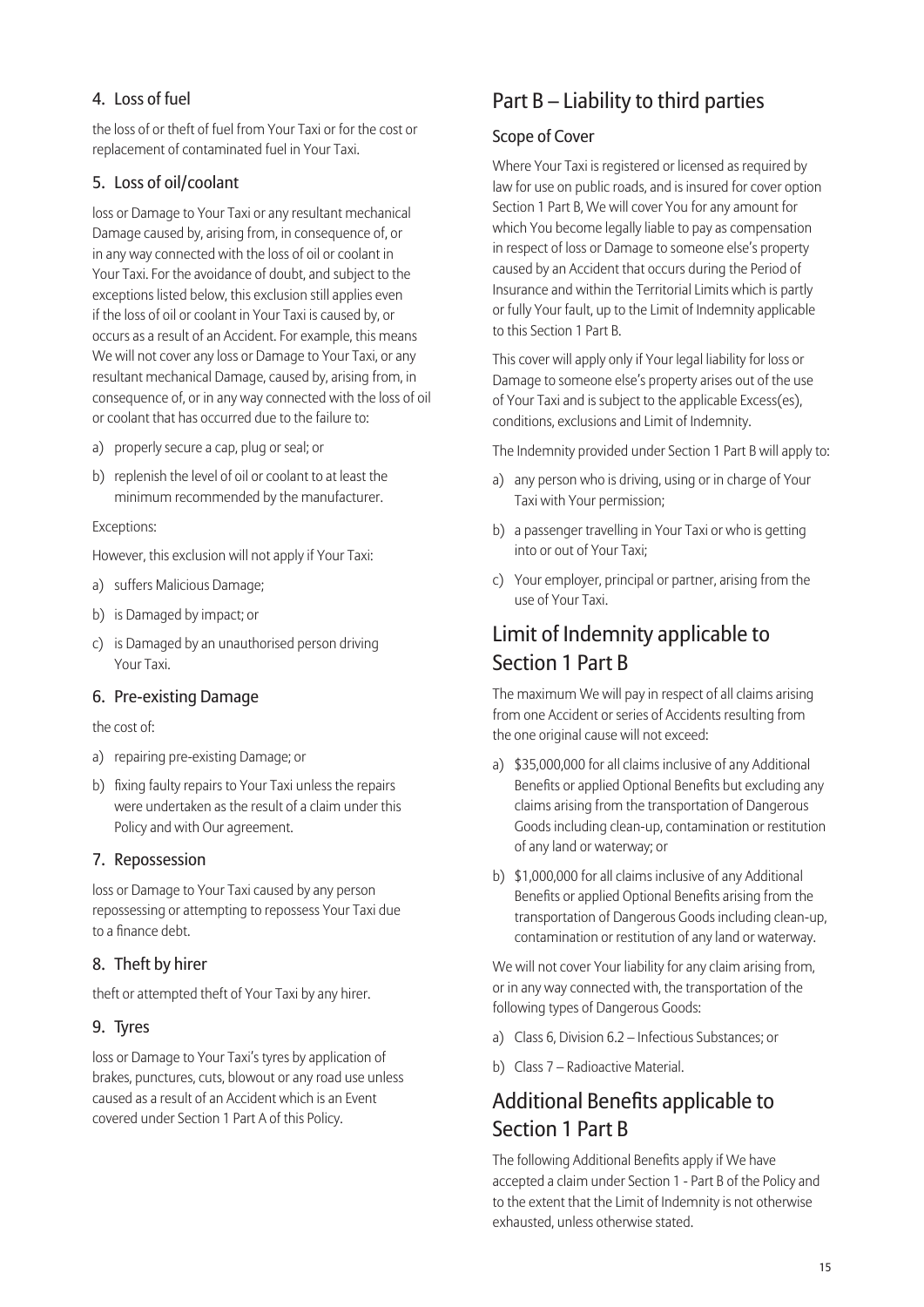# 1. Supplementary Bodily Injury

We will cover:

- a) You; or
- b) a currently licensed driver of Your Taxi driving the Taxi with Your consent.

for legal liability for death and bodily injury caused by or arising from the use of Your Taxi or from one or more of the following Events provided Your Taxi is registered for use on a public road when the liability is incurred:

- a) driving or being in charge of Your Taxi;
- b) goods being carried by or falling from Your Taxi; or
- c) loading or unloading Your Taxi.

 We will also cover the legal liability of a passenger for death and bodily injury caused by or arising from them travelling in, or getting into or out of, Your Taxi with:

- (i) Your permission; or
- (ii) the permission of a currently licensed driver that was driving or in charge of Your Taxi with Your consent.

We will not provide cover:

- a) if the Event or series of related Events that give rise to the legal liability or any part of it is covered or indemnified in any way by any:
	- (i) statutory or compulsory insurance scheme, arrangement or policy; or
	- (ii) compensation scheme or fund,
	- even if the amount recoverable is nil;
- b) for any amount of a claim over that recoverable under any:
	- (i) statutory or compulsory insurance scheme, arrangement or policy; or
	- (ii) compensation scheme or fund;
- c) if the legal liability would have been covered or indemnified in any way if You, or the owner, had not failed to:
	- (i) insure Your Taxi;
	- (ii) register Your Taxi; or
	- (iii) comply with the requirements of any statutory or compulsory insurance scheme, arrangement or policy or compensation scheme or fund;
- d) for legal liability to compensate any:
	- (i) person driving or in charge of Your Taxi;
	- (ii) of Your Employees; or
	- (iii) Family Members;
- e) for legal liability to compensate any person in respect of any psychological or psychiatric injury, other than to the extent that it is directly caused by or arises from serious physical bodily injury of the person who suffers the psychological or psychiatric injury;
- f) to the extent permitted by law, unless You or the person claiming under this cover section have notified Us of a claim under this cover section as soon as reasonably possible of You or that person first becoming aware of an intention to make a claim against You or that person. We may reduce or refuse Your claim to the extent We are prejudiced by any delay in notifying us;
- g) for legal liability caused by or arising from an intentional act by You or any other person;
- h) for any amount of exemplary, punitive or aggravated damages;
- i) if Your Taxi is registered in the Northern Territory of Australia; or
- j) if Your Taxi is outside of the Territorial Limits at the time of loss or Damage.

### 2. Emergency, fire and police authorities

Where a claim has been accepted under Section 1 Part B of this Policy We will cover You for costs levied against You as a result of loss or Damage involving Your Taxi by:

- a) any emergency authority;
- b) any fire brigade: or
- c) any police force.

The maximum We will pay is \$25,000 per Event.

## 3. Falling goods

We will cover Your legal liability for Damage to someone else's property caused by goods falling from Your Taxi.

#### 4. Legal costs

We will cover You for all legal costs and expenses incurred with Our written consent to defend or settle any claim arising from an Accident involving the use of Your Taxi, including costs incurred for Your representation at any enquiry or coroners hearing. Please contact Us to confirm approval for these costs.

We will pay this benefit in addition to the Limit of Indemnity applicable to Section 1 Part B.

## 5. Standby Taxi

We will cover You under Section 1 Part B when You use a Standby Taxi as a temporary substitute for Your Taxi provided Your current taxi plate is fitted to the Standby Taxi and the taxi plate is already covered by this Policy.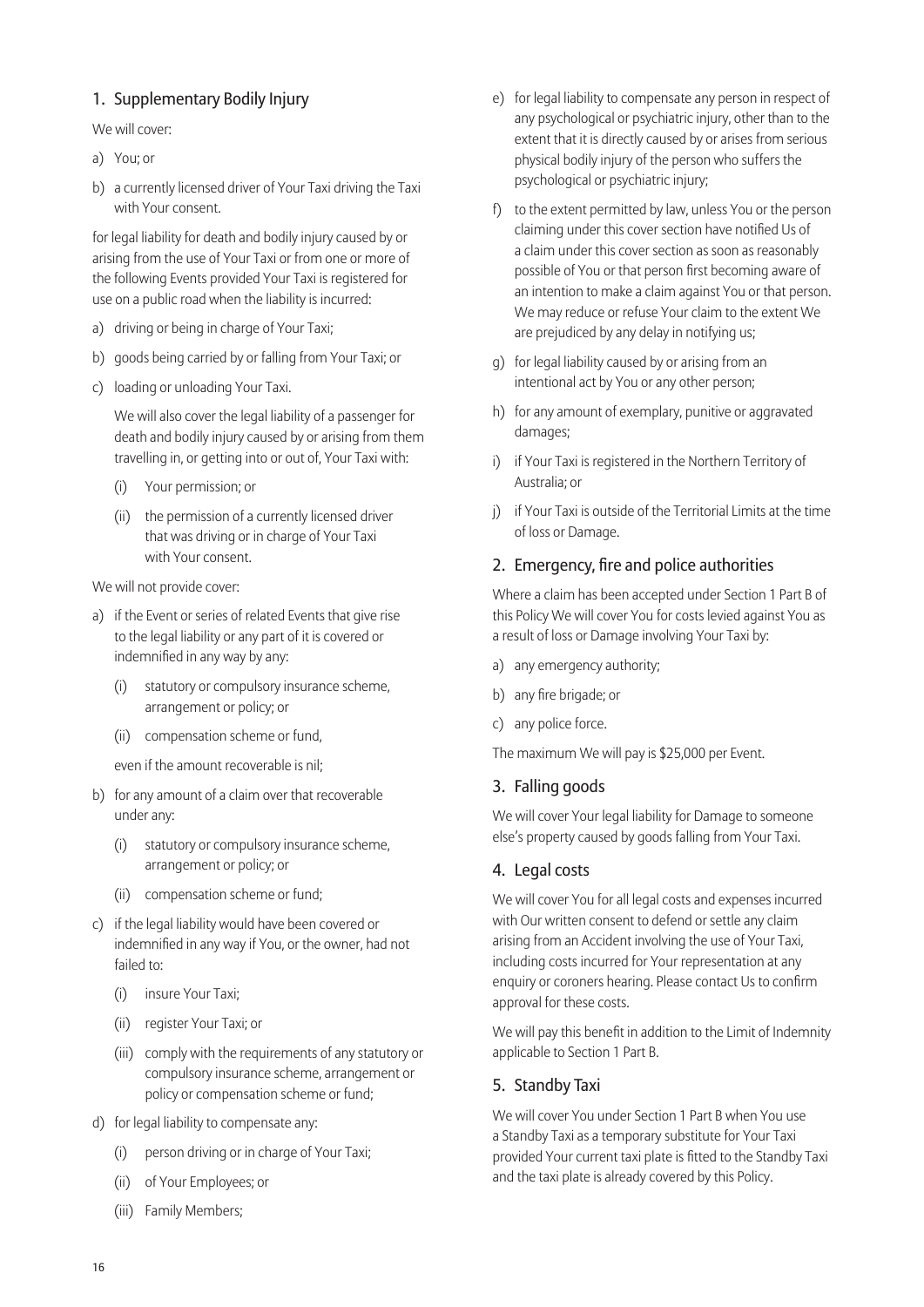Should Your Taxi be classed as a Total Loss We will provide this cover for up to 14 days after We pay the Total Loss Amount for Your Taxi or when a replacement vehicle has been registered with the taxi plate from the Total Loss, whichever is the earliest.

# Specific Exclusions applicable to Section 1 Part B

In addition to the General Exclusions We will not pay under this Section 1 Part B any loss, Damage or liability directly or indirectly caused by, arising from or in any way connected with:

### 1. Aviation

the use of Your Taxi whilst parked or operating at any Airport or Airfield.

### 2. Fines, penalties or punitive Damages

any fines, penalties or aggravated, exemplary or punitive damages.

### 3. Pollution

the discharge, dispersal, release, seepage or escape of Pollutants or other contaminants into or upon buildings or other structures or water or land or the atmosphere.

However, We will Indemnify You where liability arises from a sudden identifiable Event that is unintended and unexpected by You and which takes place in its entirety at a specific time and place during the Period of Insurance.

## 4. Property in Your possession, custody or control

or incurred by You for loss or Damage to property that is:

- a) owned by You;
- b) owned by the Employee driver of Your Taxi; or
- c) in Your possession, custody or control.

This Exclusion will not apply to:

- a) vehicles belonging to Employees or visitors contained within the confines of a car park owned or occupied by You; or
- b) premises leased or rented to You.

## 5. Rail vehicles

Your Taxi if it is being used on rails or tracks.

## 6. Statutory liability

or that is insurable under any statutory or compulsory insurance scheme, arrangement, policy or compensation scheme or fund covering such legal liability, or would have been if not for Your failure to:

- a) insure Your Taxi;
- b) register Your Taxi; or
- c) comply with the requirements of any statutory or compulsory insurance scheme, arrangement, policy or compensation scheme or fund.

# 7. Tool of trade

- a) any plant or equipment attached to Your Taxi, if it is a tool or item of equipment; or
- b) any plant or equipment attached to any non-owned vehicle if it is a tool or item of equipment;

being used for the purpose for which it was designed other than for driving on a public road or thoroughfare.

# 8. Unregistered vehicles

the use of Your Taxi if it is unregistered at the time of the Event giving rise to the claim.

However, this exclusion will not apply if You have complied with all statutory requirements allowing the movement of the unregistered Taxi.

### 9. Vibration

loss or Damage to someone else's property caused by:

- a) vibration; or
- b) the weight of Your Taxi where the driver has ignored advisory signs or warnings.

# Specific Exclusions applicable to Section 1

In addition to the General Exclusions and Specific exclusions applicable to Section 1 Part A and Part B We will not pay under this Section 1 any loss, Damage or liability directly or indirectly caused by, arising from or in any way connected with:

### 1. Driving under the influence of alcohol or drugs

Your Taxi if, at the time of the Accident, it is being driven by any person:

- a) whose faculties are impaired by any intoxicating liquor or drug;
- b) who is convicted of driving under the influence of intoxicating liquor or drug;
- c) with a percentage of alcohol in their breath or blood in excess of the percentage permitted by law; or
- d) who refuses to provide or allow the taking of a sample of breath, blood or urine for testing or analysis as required by the law of any State or Territory.

However, this exclusion will not apply if You could not reasonably have known that the driver of Your Taxi was so affected or refused to undergo an appropriate test at the time of the Accident.

## 2. Financial loss and non-financial loss

any financial loss incurred by You because You cannot use Your Taxi as a result of a claim under this Policy or for any non-financial loss associated with a claim under this Policy.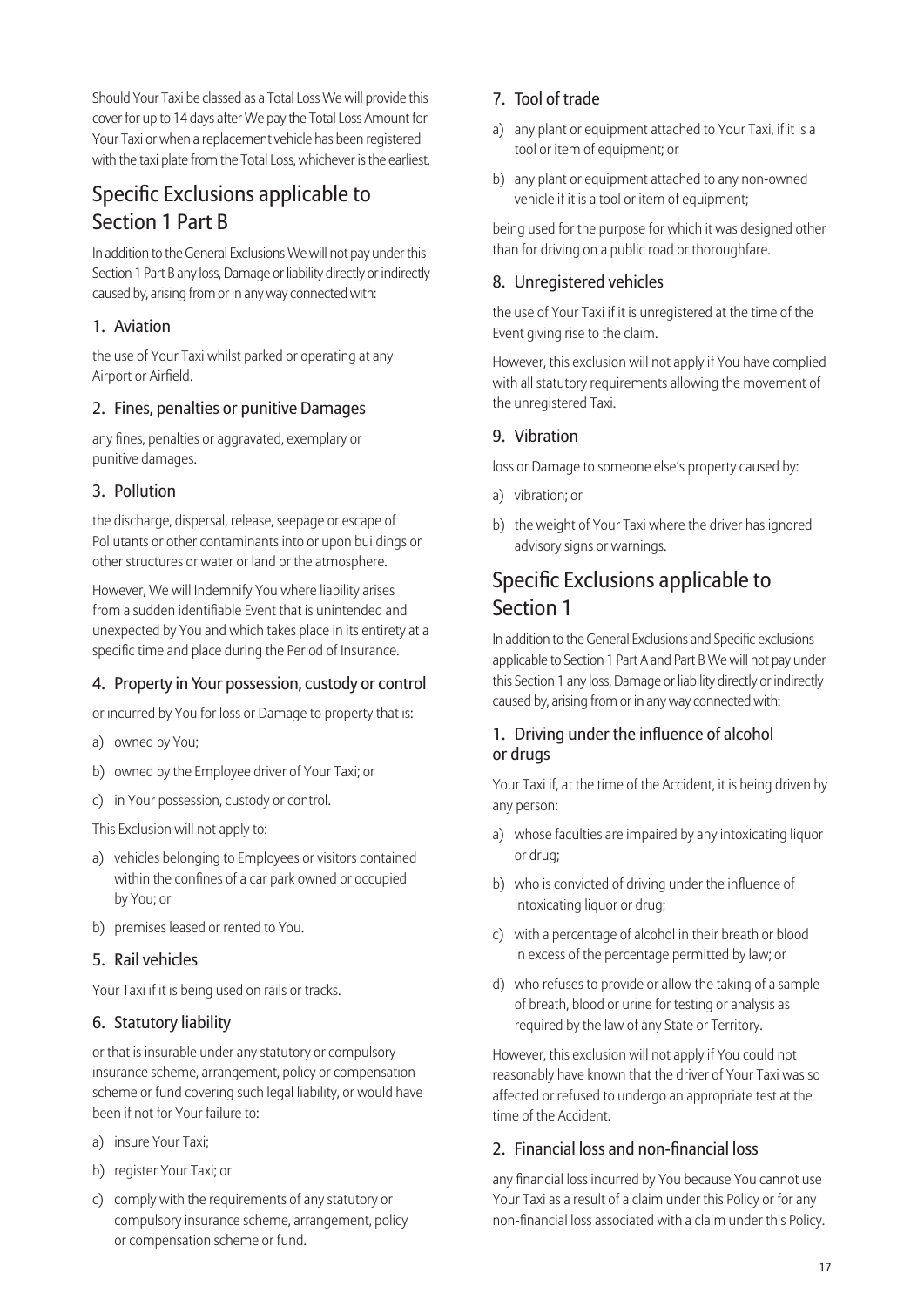### 3. On water

Your Taxi, other than as cargo, when it is not on dry land.

For the purpose of this exclusion dry land is extended to include fixed wharfs and jetties but does not include on or in any kind of vessel or craft made or intended to float or travel on or in water.

#### 4. Overloaded vehicles

If Damage or liability incurred is contributed to by Your Taxi being used to carry a greater number of passengers or convey, lift, suspend or tow a load in excess of that for which Your Taxi was constructed or designed.

However, this exclusion will not apply if You could not reasonably have known that Your Taxi was being operated in such a manner.

#### 5. Participation

Your Taxi if it is participating in or used in connection with rally driving, motor racing, any activity on a race track, a competitive motor sport event, an experiment, contest or other motor sports event.

#### 6. Unlicensed drivers

Your Taxi if it is driven or operated by any person with Your consent who is not licensed to drive or operate such a vehicle under any relevant laws, by laws and regulations including for the purpose of hiring Your Taxi for reward.

However, this exclusion will not apply if You could not reasonably have known that the driver of Your Taxi was not correctly licensed.

#### 7. Unsafe vehicles

Your Taxi if it is in an unsafe or unroadworthy condition and such condition caused or contributed to the loss, Damage or liability.

However, this exclusion will not apply if You could not reasonably have known the unsafe or unroadworthy condition of Your Taxi.

# Specific Conditions applicable to Section 1

If You do not meet these Specific Conditions We may to the extent permitted by law cancel Your Policy and/ or reduce or refuse to pay a claim, to the extent We are prejudiced by Your noncompliance.

#### 1. Acquired companies

We will cover any company or subsidiary company formed, purchased or otherwise acquired by You during the Period of Insurance, provided:

- a) You hold a controlling interest in the company;
- b) You advise Us of Your interest within 30 days from the date of acquisition; and
- c) You advise Us the number of additional Taxis; and
- d) You pay Us any additional premium We may require.

#### 2. Alteration to use

You must give Us written notice of any alteration to circumstances under which Your Taxi is used and which is contrary to that which was disclosed in Your Proposal.

If We agree to the change We will do so in writing and, if necessary, We will propose any additional premium We may require before We accept the alteration. We may cancel Your Policy if there is a change and We can't reach an agreement with You on altered terms and conditions or premium; or We are no longer prepared to insure You because there has been a material change to the risk.

#### 3. Change of vehicle

If You replace Your Taxi with another vehicle of a similar type We will cover the replacement vehicle under this Policy provided You notify Us within 14 days of the date of purchase and You pay Us any additional premium We may require.

The maximum We will pay under this automatic cover is \$100,000. If Your replacement vehicle's value is more than \$100,000 then You should give Us prior notice of the purchase to ensure You are covered.

### 4. Cross liability

Where You are comprised of more than one entity the term You will be considered as applying to each entity in the same manner as though a separate Policy had been issued to each entity, provided Our Limit of Indemnity and liability to make supplementary payments will apply as though there were not separate policies issued to each entity.

#### 5. Other interests

Your Policy does not provide cover in respect of the interest of any entity or person not named in Your Schedule. Any persons or entities entitled to benefits under Your Policy shall be bound by the conditions and exclusions of Your Policy.

If any financier has an interest in any Taxi insured under this Policy and We agree to settle Your claim by cash payment, We reserve the right to pay all or part of the claim proceeds to the financier. This will satisfy Our obligations to You under the Policy for the payment of Your claim.

#### 6. Waiver of subrogation rights

We agree to waive Our rights of recovery against any municipal, Government, semi government or statutory authority where You are required by contractual agreement to release those entities from liability from any Event covered by this Policy.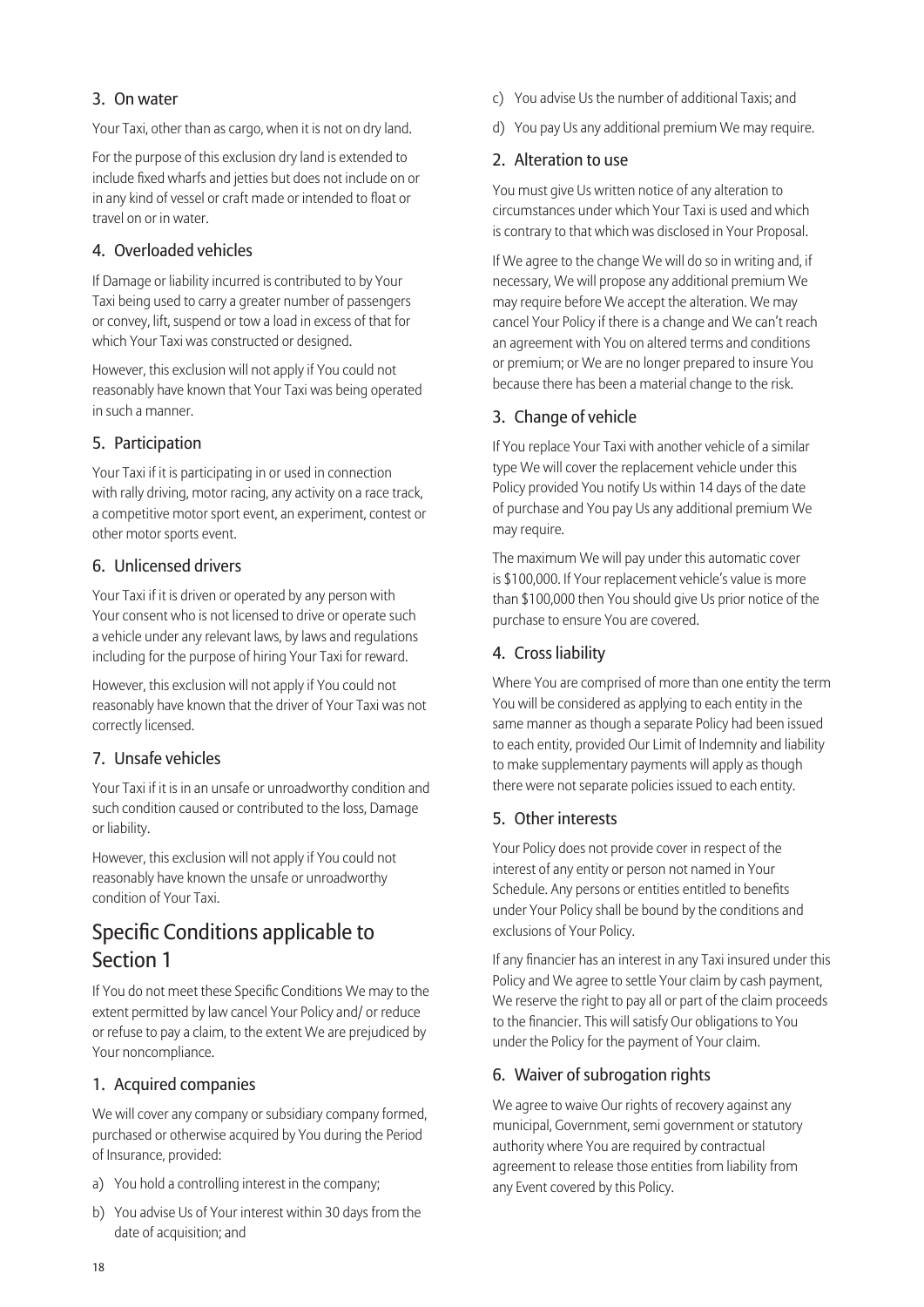# Specific Claims procedures applicable to Section 1

## What happens after You make a claim

#### 1. Choice of repairer

We can assist You in selecting a suitable repairer to repair the Damage to Your Taxi. You also have the right to choose Your own repairer. In both instances We will work closely with the repairer to strive to achieve the best repair outcome for You however We may require a second quotation from a repairer chosen by Us. We will then choose (acting reasonably and subject to any relevant Policy limits) to:

- authorise the repairs at Your repairer of choice;
- pay You the reasonable cost of repairing Your Taxi; or
- move Your Taxi to a repairer We both agree will repair Your Insured Item.

#### 2. When You are at fault

You are at fault if You:

- are responsible for the Accident; or
- contributed to the cause of an Accident.

#### 3. Guarantee and warranty

We guarantee materials and workmanship on repairs We authorise for as long as You own or lease Your Taxi. This guarantee is not transferrable.

#### 4. Payment of unpaid premium when Your Taxi is a Total Loss

If Your Taxi is a Total Loss and We have agreed to pay Your claim:

- a) the amount of any unpaid premium for the Period of Insurance will be deducted from the amount payable to You; and
- b) if We are replacing Your Taxi, You must pay to Us the balance of any unpaid premium or instalments for the Period of Insurance.

#### 5. Salvage

If Your Taxi is a Total Loss and We have agreed to replace Your Taxi or pay the Market Value or Sum Insured:

- a) the wreckage of Your Taxi will become Our property; and
- b) We will keep the proceeds of any salvage sale.

At Our discretion (and if safe to do so), You may reclaim the wreckage if You agree to pay the salvage price.

#### 6. Spare parts, extras and Accessories

If We are unable to repair the part We use new, recycled or reconditioned parts that meet the requirements of Australian Design Rules (ADR). If such parts are not available, appropriate parts from alternative distribution channels may be used.

We will not pay any amount greater than the maker's last list price in Australia (together with a reasonable charge for fitting) for the supply of any spare part, extra or Accessory.

In the event that any spare part, extra or Accessory cannot be obtained immediately We may choose to pay You the value of the spare part, extra or Accessory (together with a reasonable charge for fitting) rather than supply the spare part, extra or Accessory.

### 7. Sublet repairs

If the Damage to Your Taxi requires Us to engage the services of a specific specialist repairer or supplier We may sublet that component to such repairer or supplier.

# Optional Benefits applicable to Section 1

The following Optional Benefits apply to the cover provided by Section 1 of this Policy when they are specified as being applicable in Your Schedule and if You have paid or agreed to pay the additional premium that We may require.

## EC113 Total Loss of Encumbered Taxi 10%

If Your Taxi is considered by Us to be a Total Loss, under Section 1 Part A of this Policy, and the amount owing by You under a valid lease or other finance agreement is greater than the Total Loss Amount, We will pay the Total Loss Amount plus up to an additional 10% or \$10,000, whichever is the lesser, limited to the total amount owing under the lease or other finance agreement; less

- a) any applicable Excess(es);
- b) any payments and/or interest in arrears on the date of the loss or Damage;
- c) any payment which on the date of the loss or Damage has not been made solely because such payment was not actually due to have been paid at that date under the terms of the particular lease or finance agreement;
- d) any GST where the GST component of the purchase price of Your Taxi was financed as part of the lease or other finance agreement and You are registered for GST; and
- e) the amount of the loan that relates to amounts owing on the finance for the purchase of any other vehicle, item or product.

This finance payout benefit will not apply:

- a) to loss or Damage caused directly or indirectly by theft and/or fire, other than fire resulting from impact Damage;
- b) if You are more than 30 days in arrears with any payments on the date of the loss or Damage; or
- c) if We replace Your Taxi with a new taxi.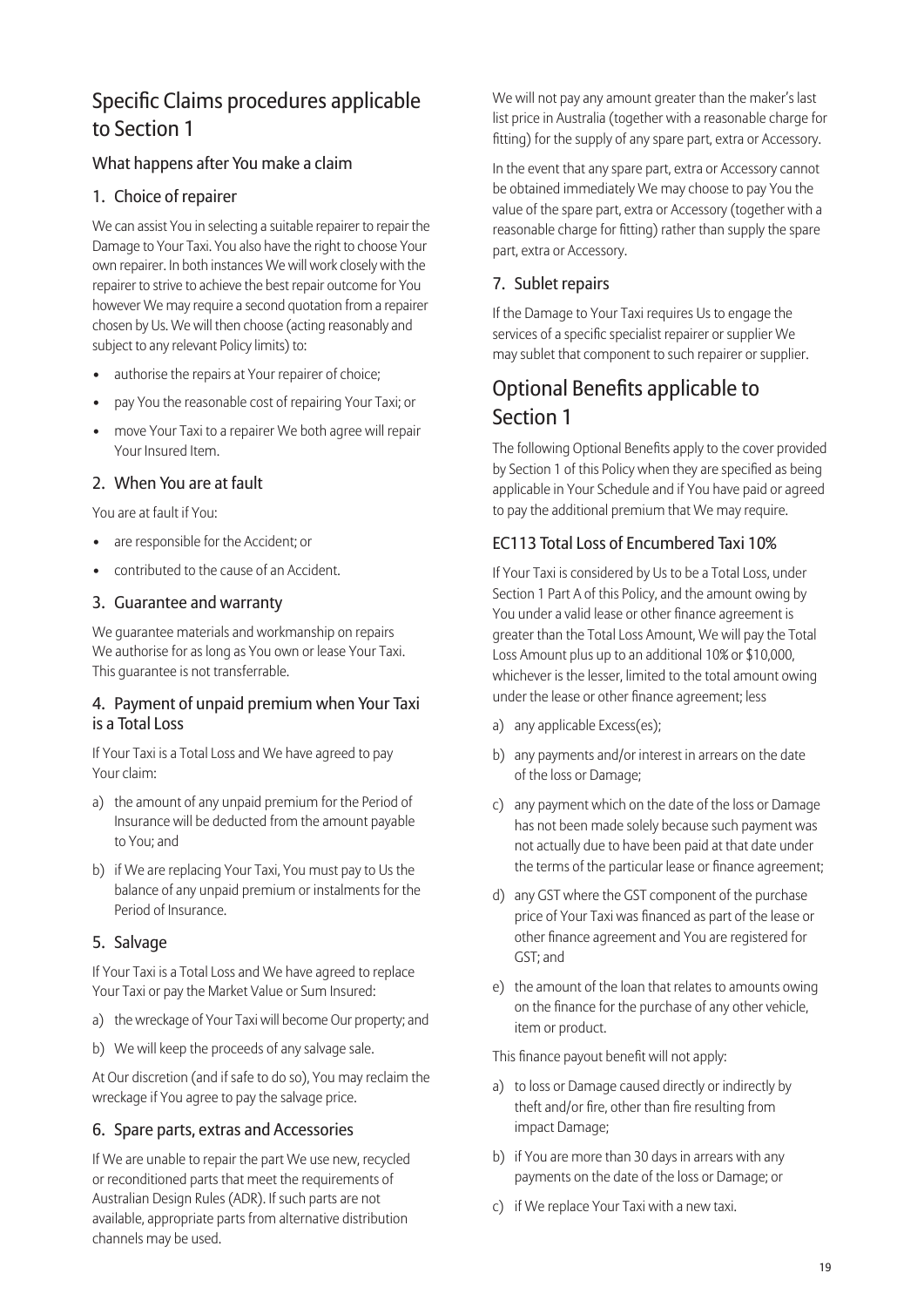# C114 Total Loss of Encumbered Taxi 20%

If Your Taxi is considered by Us to be a Total Loss, under Section 1 Part A of this Policy, and the amount owing by You under a valid lease or other finance agreement is greater than the Total Loss Amount, We will pay the Total Loss Amount plus up to an additional 20% or \$20,000, whichever is the lesser, limited to the total amount owing under the lease or other finance agreement; less

- a) any applicable Excess(es);
- b) any payments and/or interest in arrears on the date of the loss or Damage;
- c) any payment which on the date of the loss or Damage has not been made solely because such payment was not actually due to have been paid at that date under the terms of the particular lease or finance agreement:
- d) any GST where the GST component of the purchase price of Your Taxi was financed as part of the lease or other finance agreement and You are registered for GST; and
- e) the amount of the loan that relates to amounts owing on the finance for the purchase of any other vehicle, item or product.

This finance payout benefit will not apply:

- a) to loss or Damage caused directly or indirectly by theft and/or fire, other than fire resulting from impact Damage;
- b) if You are more than 30 days in arrears with any payments on the date of the loss or Damage; or
- c) if We replace Your Taxi with a new taxi.

#### EC126 Hold Harmless

If You enter into an agreement with another party and that agreement requires that You will indemnify and/or hold harmless and/or release from liability such other party in respect of any Event covered by Section 1 of this Policy, We agree that Section 1 of this Policy will not be prejudiced or invalidated by You agreeing to such provisions and that the indemnity and/or hold harmless and/or release from liability given by You will be equally binding upon Us.

#### EC140 Windscreen Excess waiver

If the only Damage to Your Taxi is to the windscreen or other fixed glass, You will not be required to pay any Excess.

This Optional Benefit is limited to one Excess free windscreen per Taxi per Period of Insurance.

# Section 2 – Public and Products liability

# Definitions applicable to Section 2

Advertising Injury means any unintentional:

- a) defamation;
- b) infringement of copyright, title or slogan;
- c) piracy;
- d) unfair competition;
- e) idea misappropriation;
- f) invasion of rights of privacy; or
- g) breach of misleading or deceptive conduct provisions of any consumer protection legislation or similar legislation of any country, state or territory

committed or alleged to have been committed during the Period of Insurance in any communication given to the public in any form of print media, publication, telecommunication, radio, television, internet or other forms of electronic communication and arising out of Your advertising activities in connection with Your Business or Your Products.

Aircraft means any vessel, craft or device made or intended to fly or move in or through the atmosphere or space other than model aircraft or unmanned inflatable balloons used for advertising or promotional purposes.

Business means the activities and operations stated in the Schedule including:

- a) the ownership and occupation of premises, including repair and maintenance of property owned or for which You are responsible;
- b) any prior business activities which have ceased or have been disposed of but for which You have retained legal liability;
- c) participation in exhibitions;
- d) the provision or management of canteen, social, sports, welfare or child care services or activities for Your Employees and internal first aid, fire, security and ambulance services;
- e) construction of or alteration, not exceeding a cost of \$500,000, to buildings owned by You;
- f) private work undertaken by Your Employees for any of Your directors or executives provided they are appropriately qualified to undertake such work; and
- g) hire or loan of plant, equipment or goods.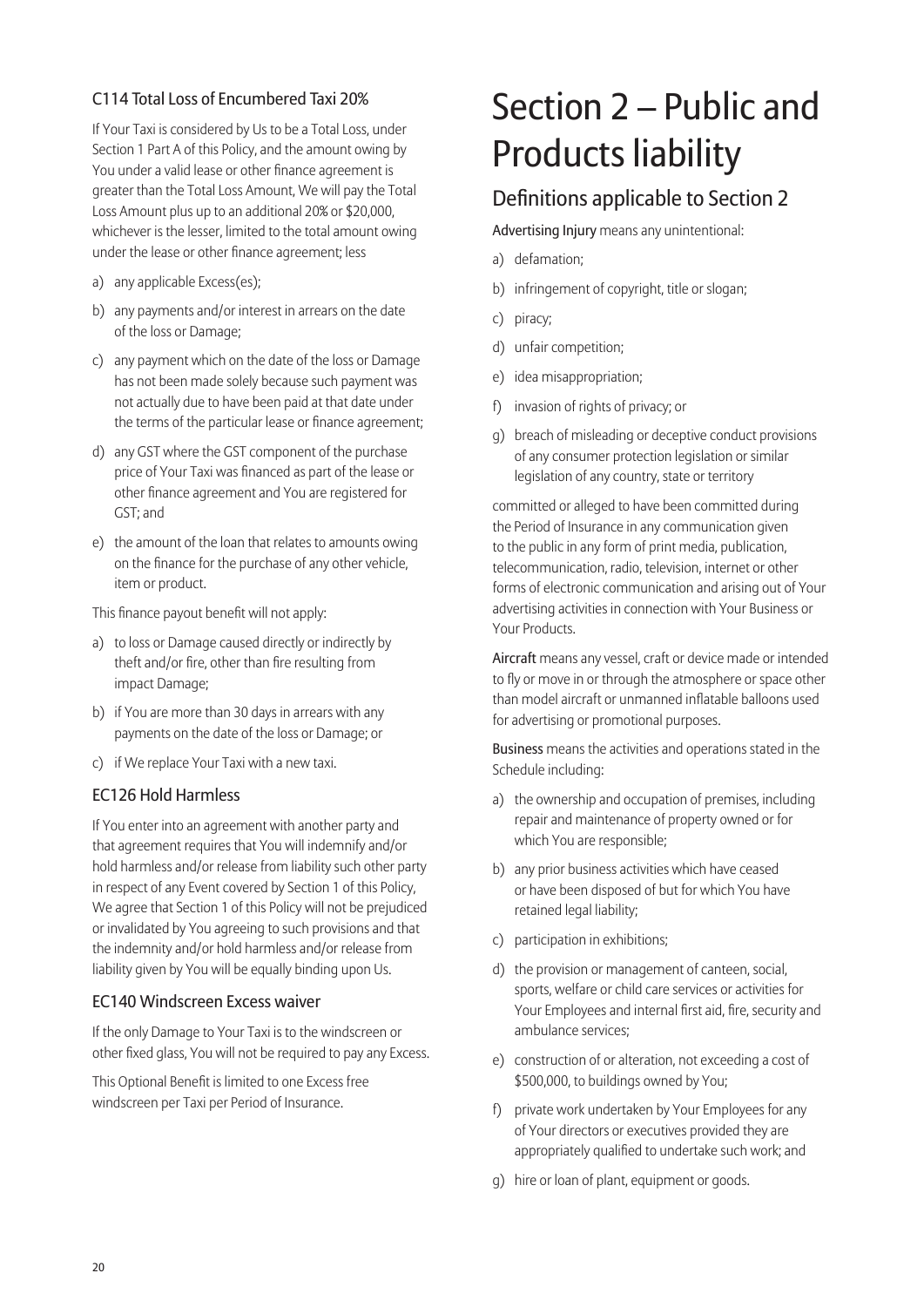Compensation means monies paid or payable by judgment or settlement together with any liability on Your behalf to pay legal costs and expenses (other than those amounts referred to in Supplementary Payments Applicable to Section 2) for:

- a) Personal Injury; or
- b) Property Damage; or
- c) Advertising Injury;

in respect of which this insurance applies.

Electronic Data means facts, concepts and information converted to a form usable for communications, display, distribution, interpretation or processing by electronic and electromechanical data processing or electronically controlled equipment and includes programmes, software and other coded instruction for such equipment.

Employment Practices means any act which is considered wrongful or unfair dismissal, denial of natural justice, defamatory or misleading representation or advertising and sexual harassment or discrimination but only as it applies with respect to employment or prospective employment by You of a person as an Employee or prospective Employee whether full, part time or casual including any engaged for volunteer and work experience.

Hovercraft means any vessel, craft or device made or intended to float on or in or travel on or through the atmosphere or water on a cushion of air provided by a downward blast.

Incidental Contracts means:

- a) any written rental agreement or lease of real property which does not impose on You:
	- (i) an obligation to insure such property; or
	- (ii) any liability regardless of fault;
- b) any written contract with any public authority for the supply of water, gas, electricity, waste or sewerage removal services but only to the extent of indemnifying any such authority for liability arising out of Your Business and excepting contracts for the performance of work or provision of services by You;
- c) any written contract with any railway authority or other independent carrier for the loading, unloading and/or transport of any Product including contracts relating to the operation of railway sidings.

Internet Operations means Your internet operations including, but not limited to:

- a) use of electronic mail systems by You and on Your behalf;
- b) access through Your network to the worldwide web or a public internet site by You or on Your behalf;
- c) access to Your intranet which is made available through the worldwide web for Your customers or others outside Your organisation;
- d) the operation and maintenance of Your website.

Loss of Consortium means loss of companionship, comfort, spouse society or sexual relations claimed by the husband or wife or de facto partner of any person who sustains Personal Injury but not including claims for emotional distress suffered by or loss of domestic or household support services provided, to any relative of the person who sustains the Personal Injury.

Medical Persons means legally-qualified, enrolled and registered medical practitioners, legally-qualified registered nurses, dentists and first aid attendants.

Non-Manual Sales Representatives means Your agents, servants or Employees who are involved solely in the marketing of Your Products, but does not mean any such person who undertakes the manufacture, maintenance or repair of Your Products, whether or not such activities are incidental to the marketing of Your Products.

Occurrence means any Event including continuous or repeated exposure to substantially the same general conditions which results in Personal Injury, Property Damage or Advertising Injury neither expected nor intended from Your standpoint.

With respect to Personal Injury or Property Damage all Events of a series that are consequent on or attributable to one source or original cause are deemed one Occurrence under this Section.

All Advertising Injury arising out of the same injurious material or act (regardless of the frequency or repetition thereof, the number and kind of media used or the number of claimants) shall be deemed to be one Occurrence under this Section.

#### Personal Injury means:

- a) death, bodily injury, illness, sickness, disease, disability, Loss of Consortium, shock, fright, mental anguish and mental injury;
- b) false arrest, wrongful detention or imprisonment, malicious prosecution and humiliation;
- c) wrongful entry or wrongful eviction or other invasion to the right to private occupancy;
- d) assault or battery not committed by or at the direction of You unless committed for the purpose of preventing or eliminating danger to persons or property;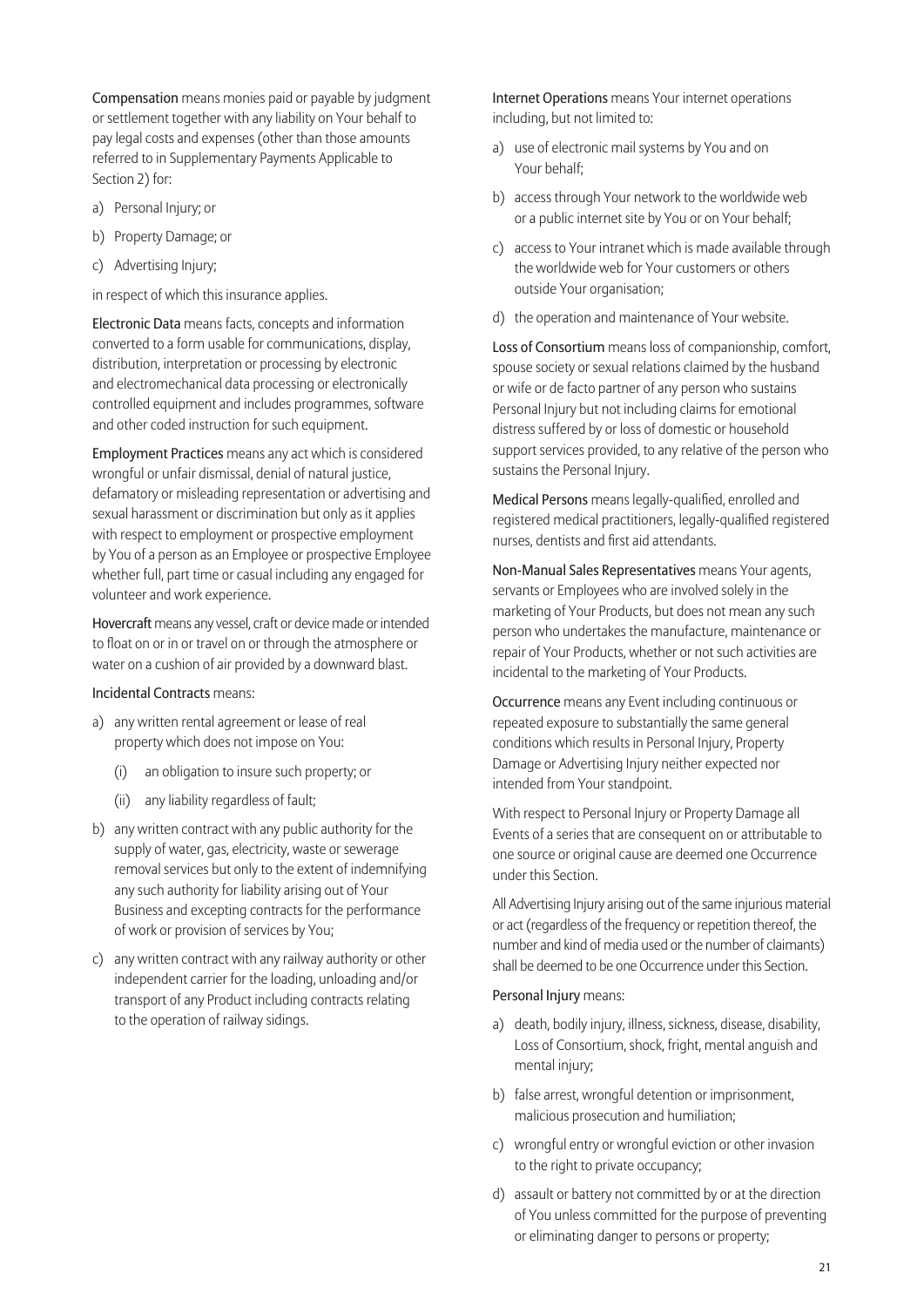- e) the publication or utterance of a statement that is libelous or slanderous or of other defamatory or derogatory material or publication or utterance in violation of any individual's right of privacy except:
	- (i) when the first such publication or utterance is related to any publication or utterance made prior to the commencement of the Policy; or
	- (ii) when any such publication or utterance is made in the course of or is related to advertising, broadcasting, telecasting or publishing activities conducted by or on Your behalf;

#### which occurs during the Period of Insurance.

Products means anything (after it has ceased to be in Your physical possession or under Your control) manufactured or deemed to have been manufactured, constructed, grown, extracted, produced, processed, assembled, erected, installed, repaired, serviced, treated, sold, renovated, imported, exported, supplied (including services) or distributed by You (including any labelling, packing materials, instructions and directions associated therewith) and any container (other than a Vehicle associated with such container).

#### Property Damage means:

- a) physical Damage to, physical loss of or physical destruction of tangible property that occurs during the Period of Insurance, including any resultant loss of use; or
- b) loss of use of tangible property that has not been physically Damaged, physically lost or physically destroyed, provided such loss of use is caused by physical Damage to, physical loss of or physical destruction of other tangible property that occurs during the Period of Insurance.

Recall means a voluntary, legally or legislatively compelled process to regain possession or control of Products through the issuance of a public notice that outlines a potential injurious or harmful nature of a Product or other goods manufactured, sold or supplied by You and which:

- a) requests the return of the Product to You; or
- b) recommends or instructs cessation of use and/or disposal of the Product.

#### Territorial Limits means:

- a) the geographical area anywhere within Australia or its external territories;
- b) the geographical areas elsewhere in the world but only in respect of:
	- (i) travelling executives or Non-Manual Sales Representatives who are normally resident in Australia;
	- (ii) Your Products exported to anywhere in the world except the United States of America or Canada or any country, territory or protectorate to which the laws of the United States of America or Canada apply.

Tool of Trade means a Vehicle which has any tool or plant forming part of or attached to or used in connection with it while such tool or plant is in operation for the purpose of the Business, but does not include:

- a) Vehicles while in transit to or from or within any place of work; or
- b) Vehicles used for transport or haulage.

Vehicle means any type of machine on wheels or on self laid tracks made or intended to be propelled by other than manual or animal power and any trailer or other attachment made or intended to be drawn by any such machine.

Watercraft means any vessel, craft or thing (other than a Hovercraft) made or intended to float on or in or travel on or through water.

Worker means any person employed by You or deemed to be employed by You pursuant to any law.

Workers Compensation Law means any law relating to compensation for injury to Workers or Employees.

Workplace Injury Excess means the amount stated in the Schedule which is payable by You in respect to Personal Injury to any person whilst working for or in Your Business and who is or was engaged as a contractor or subcontractor or supplied through a labour hire agency, group training company or similar.

You or Your means:

- a) those named as the insured in Your Policy Schedule;
- b) any subsidiary companies of Clause a. above, existing at the commencement date of the Period of Insurance as shown in Your Schedule, whose place of incorporation is within Australia or its external territories;
- c) (i) any company acquired by, and whose operations are controlled and managed by, You or a company referred to in Clause b. above during the Period of Insurance as a result of consolidation, merger or purchase;
	- (ii) any subsidiary company that is incorporated by You or by a company referred to in Clause b) above, during the Period of Insurance.

Provided that:

- (i) any such acquisition or incorporation is notified to Us within 30 days; and
- (ii) the newly acquired or incorporated company conducts the same type of business as Your Business; and
- (iii) the newly acquired or incorporated company is incorporation within Australia or its external territories; and
- (iv) We give You notice that such new organisation will be covered by this Policy and You pay Us any extra premium that We may require to include such new organisation;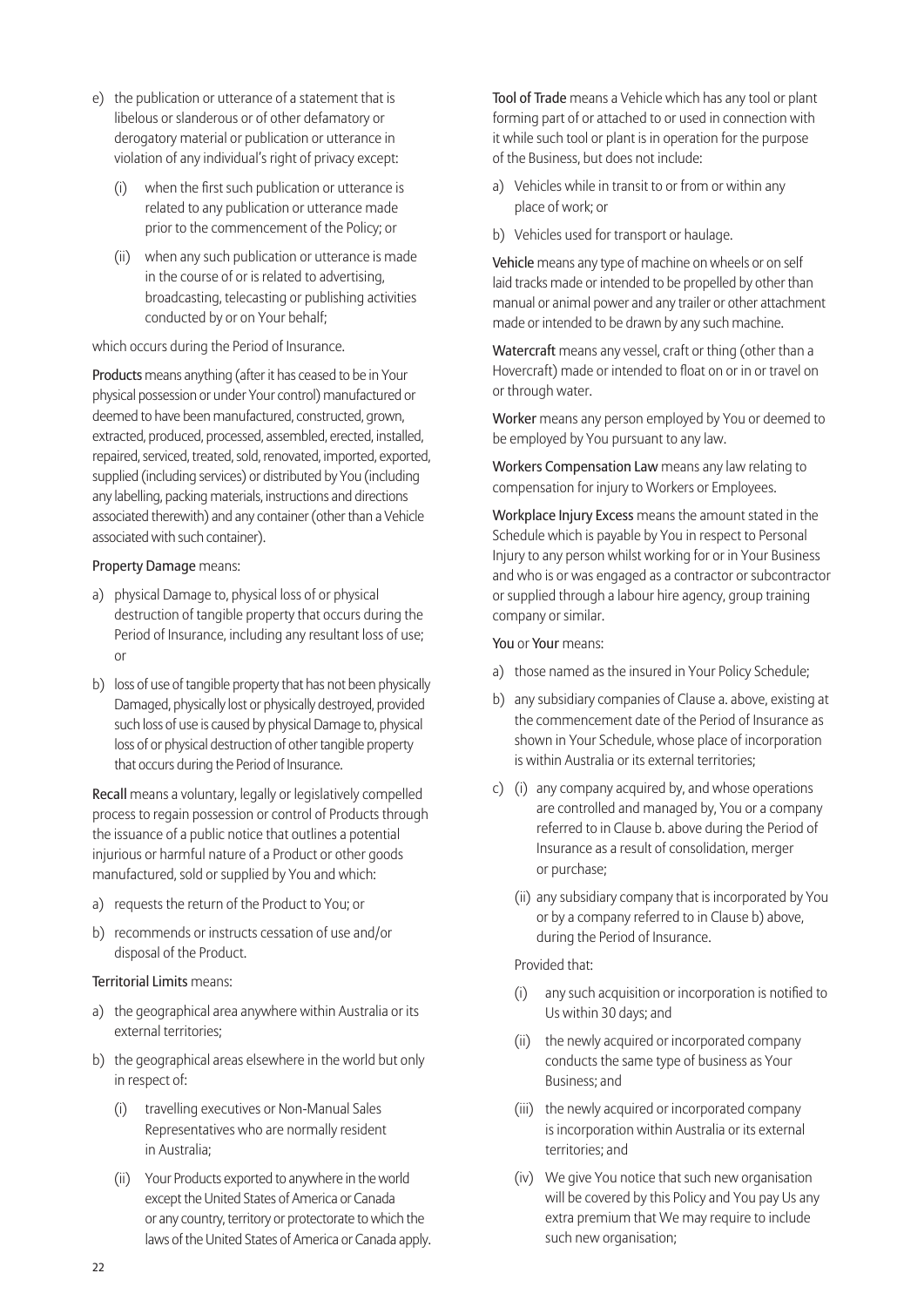- d) any past, present or future director, executive officer, Employee, voluntary Worker, work experience person (including the personal representative of any director, executive, officer, Employee, voluntary Worker or work experience person), partner or shareholder of You or a company referred to in Clauses b) or c) above, but only while acting within the scope of their duties in such capacity. With respect to any director or executive officer of You or a company referred to in Clauses b) or c) cover will also extend to private work undertaken by Employees or voluntary Workers for and on behalf of the directors or executive officers:
- e) any principal in respect of the liability of such principal arising out of the performance by You or a company referred to in Clauses b) or c) above, of any contract or agreement for the performance of work for such principal but only to the extent required by such contract or agreement, and limited always to the extent of cover and Limit of Indemnity provided in Your Policy Schedule; and
- f) any office bearer or member of a social and/or sporting club, canteen, welfare or childcare organisation or first aid, fire or ambulance service formed with the consent of any of the parties in Clauses a), b), c) or d) above and which is incidental to Your Business.

# The Cover

Subject to the application of the Policy's terms, definitions, exclusions, conditions and any endorsements attaching to the Policy We agree to pay all sums, up to the Limit of Indemnity, which You become legally liable to pay as Compensation in respect of:

- a) Personal Injury; or
- b) Property Damage; or
- c) Advertising Injury,

that happens during the Period of Insurance as a result of an Occurrence within the Territorial Limits and in connection with Your Business or Your Products. In order to be sure that You are covered under this policy You should always contact Us for approval before You incur costs You wish to claim. If You do not, We will pay for costs incurred up to the amount We would have authorised had You asked Us first.

# Limit of Indemnity applicable to Section 2

Is the amount stated in Your Policy Schedule. This is the maximum amount We will pay for any claim or claims arising from one Occurrence, provided that, for all legal liability directly or indirectly arising out of or in any way related to Your Products, Our total aggregate liability during any one Period of Insurance will not exceed the Limit of Indemnity. The Limit of Indemnity is inclusive of and not additional to any applicable Excess.

You must pay the amount shown in Your Schedule as the Excess.

# Supplementary payments applicable to Section 2

With respect to claims for which Indemnity has been granted under the cover, We will pay in addition to the Limit of Indemnity:

- a) all reasonable legal defence costs and expenses and claim preparation expenses incurred by Us or by You with Our written consent. Please contact Us to confirm approval for these costs;
- b) all interest accruing on Our portion of any judgment until We have paid, tendered or deposited in court that part of such judgment which does not exceed the Limit of Indemnity;
- c) legal costs and expenses for representation at any coronial inquest or Accident enquiry incurred by You with Our written consent. Please contact Us to confirm approval for these costs;
- d) premium on appeal bonds or security for costs but We will have no obligation to apply for or furnish any such bond or security;
- e) premium on bonds to release attachments for amounts not exceeding the Limit of Indemnity but We will have no obligation to apply for or furnish any such bond or security;
- f) all reasonable expenses incurred by You for rendering first aid or other medical service to others at the time of a Personal Injury other than the payment of any medical expense which We are prevented by law from paying;
- g) costs incurred for the temporary protection of property including temporary repairs or protection of property of others that has been Damaged as a result of an Occurrence which is the subject of Indemnity under this Section 2of the Policy.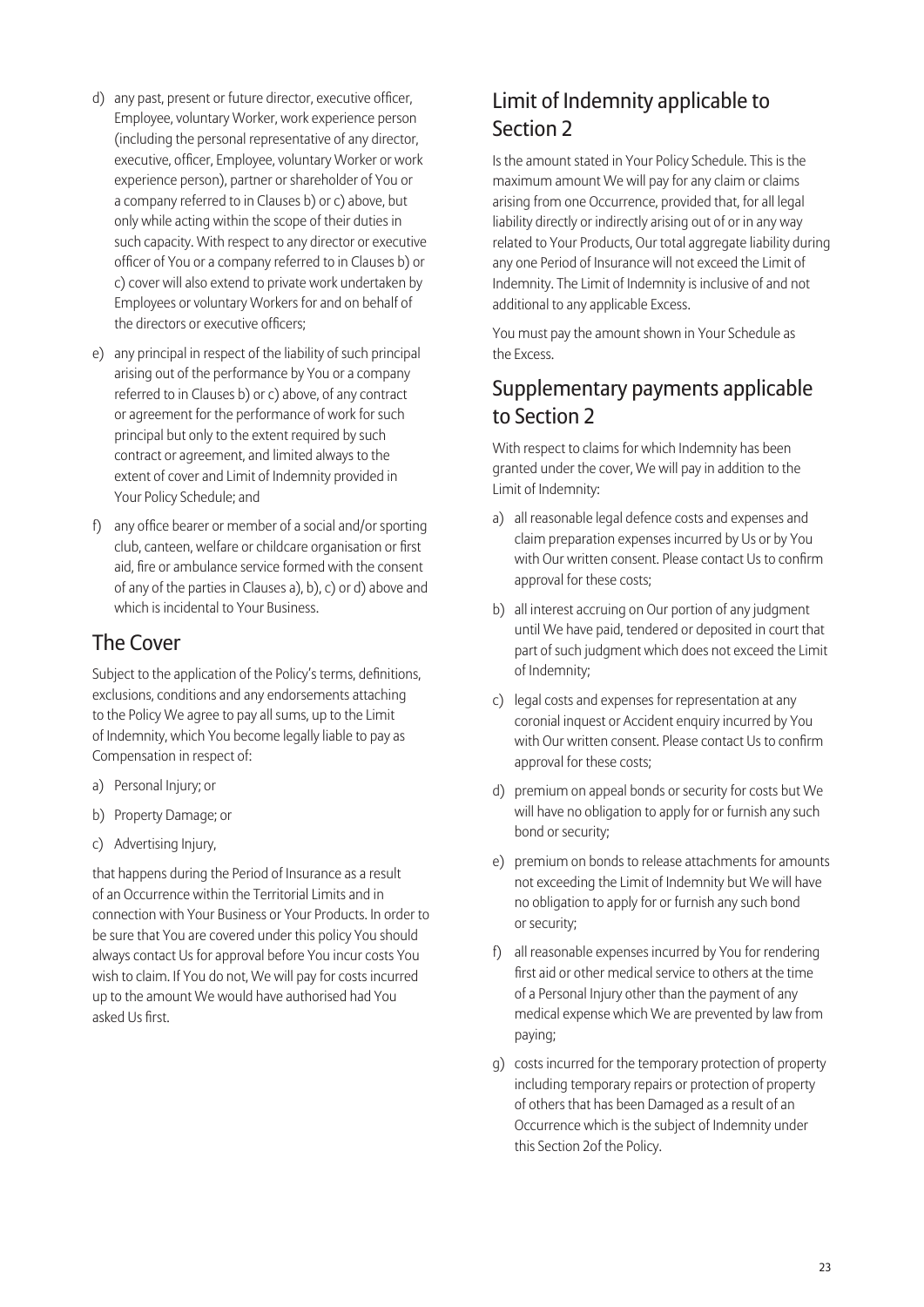However, payment of supplementary payments is subject to the following:

- a) We may, at Our absolute discretion, choose to pay You the Limit of Indemnity where We consider that the Limit of Indemnity is likely to be exhausted by payment of Compensation. If We choose to do this We will have no further obligation to pay any supplementary payments or to defend any suit on Your behalf;
- b) if a payment exceeding the Limit of Indemnity has to be made to dispose of a claim Our liability for any supplementary payments We are obliged to pay is limited to the proportion that the Limit of Indemnity bears to that payment;
- c) in the event that Indemnity is granted under this Section of the Policy in respect of an action against You in any Court or before any other legally constituted body in the United States of America, Canada or their respective protectorates and territories, the total amount payable by Us will be no greater than the Limit of Indemnity including supplementary payments and defence cost incurred by You or on Your behalf;
- d) in jurisdictions where We may not legally be permitted to, or cannot for any other reason, defend any claim or suit against You We will pay any defence costs incurred with Our consent. Please contact Us to confirm approval for these costs.

# Specific Exclusions applicable to Section 2

We will not cover:

#### 1. Advertising Injury

any Advertising Injury caused by or resulting from:

- a) failure of performance of any contract. This does not apply to claims for unauthorised appropriation of ideas based upon breach of an implied contract; or
- b) infringement of trade mark, service mark or trade name. This does not apply to titles or slogans; or
- c) incorrect description of any good or Product; or
- d) mistake in advertised price; or
- e) any publication, utterance or testimonial used or made at Your direction and with Your knowledge of the inaccuracy or falsity of the publication, utterance or testimonial; or
- f) the failure of Your Products or services to conform with advertised performance, quality, fitness or durability; or
- g) Your Business if Your principal Business or occupation is advertising, broadcasting, publishing or telecasting.

#### 2. Aircraft, Hovercraft

any liability directly or indirectly arising out of or in any way connected with:

- a) the ownership, possession, maintenance, repair, navigation, operation or Use by You or on Your behalf; or
- b) any of Your Products which are incorporated into the structure, machinery or controls;

of any Aircraft or Hovercraft.

#### 3. Assault and battery

any liability directly or indirectly arising out of or in any way connected with assault and/or battery committed by You or at Your direction.

This Specific Exclusion will not apply when such assault and/or battery is committed for the purpose of preventing Personal Injury or Property Damage or eliminating danger to a person.

#### 4. Contractual liability

any liability assumed under any contract or agreement.

This Specific Exclusion does not apply to:

- a) liability that would have been implied by law in the absence of such contract or agreement;
- b) liability assumed by You under a warranty of fitness or quality regarding Your Products;
- c) those written contracts shown in the Schedule; or
- d) liability assumed under Incidental Contracts.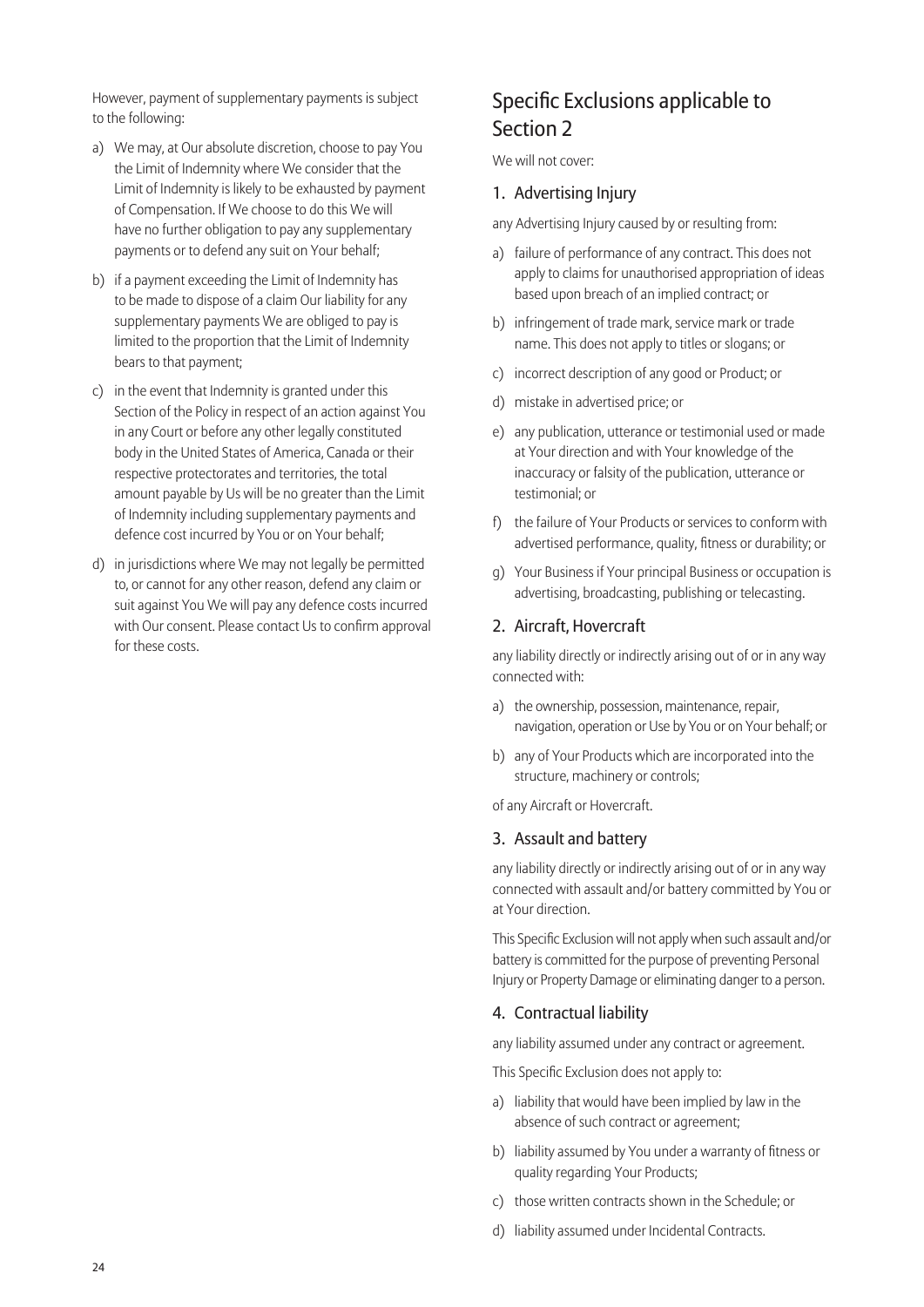## 5. Damage to Product

Property Damage to:

- a) any Product resulting from or attributable to any defect therein or the harmful nature or unsuitability thereof provided that this Specific Exclusion is limited to only that part of the Product which is considered defective, harmful or unsuitable;
- b) any part of any property that must be repaired, reconditioned or replaced by reason of incorrect work performed by You or on Your behalf or by reason of materials or equipment which are or are proved to be defective or inadequate in connection with such work provided this Specific Exclusion will not apply to Property Damage resulting from such work.

#### 6. Dangerous Goods

any liability caused by or arising out of or in connection with the storage, transportation or handling of Dangerous Goods.

This Specific Exclusion will not apply to packaged substances or materials provided the goods are packaged, stored, transported or handled in compliance with the Australian Dangerous Goods Code.

#### 7. Defamation, libel and slander

any liability directly or indirectly arising out of or in any way connected with the publication or utterance of any libelous, slanderous, defamatory or disparaging material:

- a) made prior to the commencement of the Period of Insurance;
- b) made at Your direction or with Your authority and with knowledge of its falsity.

#### 8. Electronic Data

- a) the communication, display, distribution or publication of Electronic Data provided that this Exclusion does not apply to Personal Injury or Advertising Injury;
- b) the total or partial destruction, distortion, erasure, corruption, alteration, misrepresentation or misappropriation of Electronic Data;
- c) an error in creating, amending, entering, deleting or using Electronic Data; or
- d) the total or partial inability or failure to receive, send, access or use Electronic Data for any time or at all.

#### 9. Employer's liability

any liability for Personal Injury to any Worker:

a) if You are required by law to insure or otherwise fund, whether through self insurance, statutory fund or other statutory scheme, all or part of any common law liability (whether limited or not) for such Personal Injury; or

- b) imposed by:
	- (i) any Workers Compensation Law;
	- (ii) the provisions of any industrial award or agreement or determination or any contract of employment or workplace agreement where such liability would not have been imposed in the absence of such industrial award, agreement or determination;
	- (iii) any law relating to Employment Practices.

#### 10. Erections, alterations and additions

any liability directly or indirectly arising out of or in any way connected with, the construction, erection, alteration, demolition of and/or addition to buildings by You or on Your behalf.

This Specific Exclusion will not apply to any alteration of or addition to buildings owned and/or occupied by You where the cost of such alterations or additions does not exceed \$500,000.

### 11. Faulty workmanship

any liability for the cost or expenses incurred in performing, re-performing, completing, re-completing, correcting or improving any work or service undertaken or provided by You or on Your behalf. But this Specific Exclusion does not apply to Property Damage resulting from such work.

#### 12. Loss of use

any liability for loss of the use of tangible property (not having been physically Damaged or destroyed) directly or indirectly arising out of or in any way connected with:

- a) a delay in or lack of performance by You or on Your behalf in relation to any contract or agreement; or
- b) the failure of Your Products to meet the level of performance, quality, fitness or durability expressly or impliedly warranted or represented by You. Provided this Specific Exclusion does not apply to the loss of use of other tangible property resulting from the sudden and accidental physical Damage to or destruction of Your Products after such Products have been put to use by any person or organisation other than You.

#### 13. More specific policy cover section

any liability for which indemnity is provided (whether You have selected that cover section or not), or would have been provided but for any applicable excess, under a more specific policy shown as such in Your Policy Schedule.

#### 14. Participation

any liability for Personal Injury to any person or Property Damage to the property of any person directly or indirectly arising out of or in any way connected with the actual participation of such person in any sport, exercise or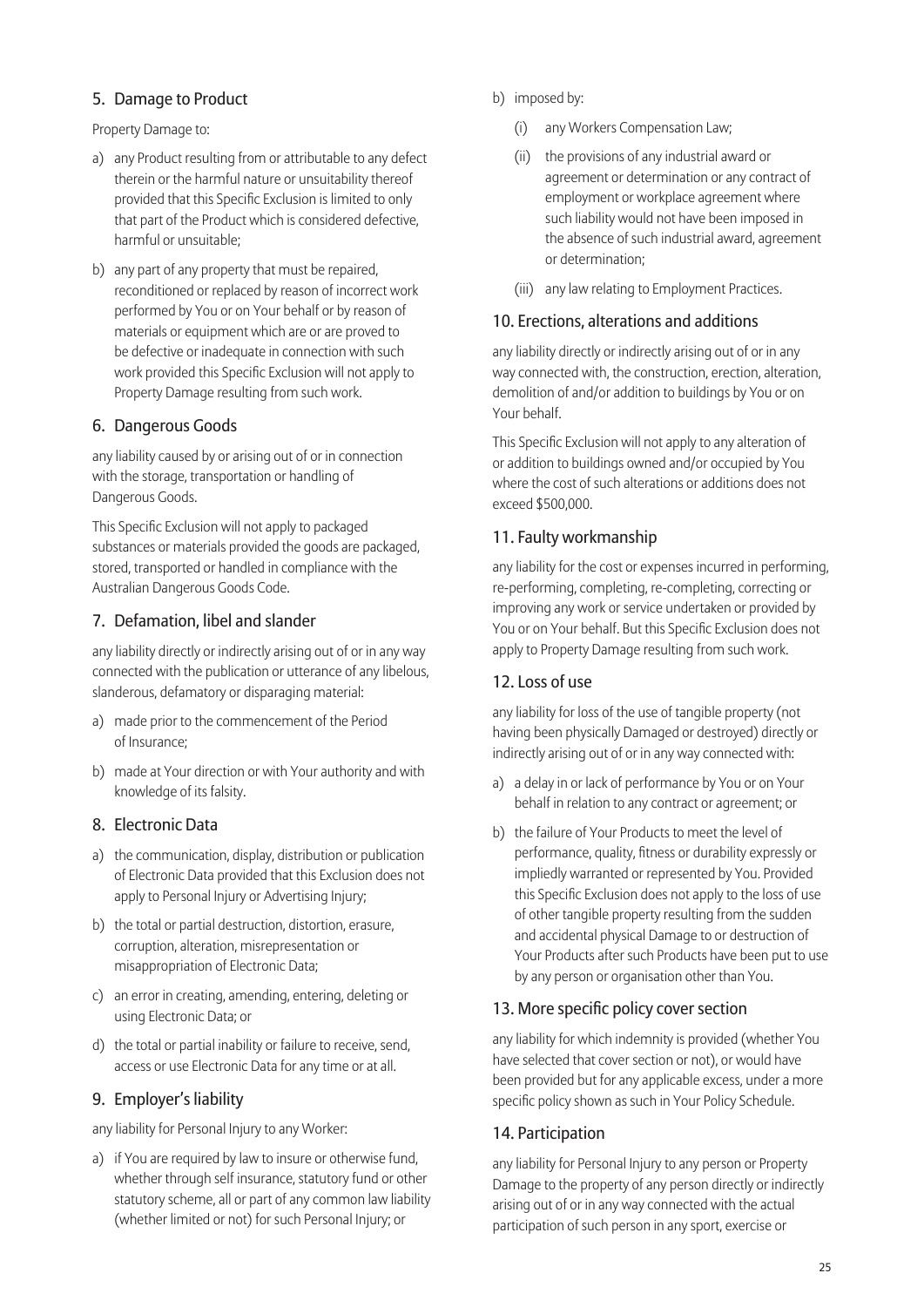activity such as but not limited to rally driving, motor racing, any Vehicle activity on a race track, competitive motor sports, aerobics, athletics, football, aquatic, aerial or equestrian activity.

The term 'participation' as used in this Specific Exclusion includes the participation, training or practice of, supervision or control of such activities.

Provided this Specific Exclusion does not apply to Personal Injury or Property Damage caused by any fault or defect in equipment provided by You at any situation owned and/or occupied by You for the purpose of Your Business.

### 15. Penalties, liquidated damages, punitive, exemplary and/or aggravated damages

any liability for fines or penalties imposed by law or liquidated, punitive, exemplary, aggravated damages and any additional damages resulting from the multiplication of compensatory damages.

## 16. Pollution

any liability directly or indirectly arising out of or in any way connected with:

a) the actual, alleged or threatened discharge, dispersal, seepage, migration, release or escape of Pollutants.

This Specific Exclusion 16. a) will not apply to liability for Personal Injury or Property Damage where such discharge, dispersal, release or escape is caused by a sudden, identifiable, unintended and unexpected happening which takes place in its entirety at a specific time and place;

- b) the testing, monitoring, cleaning up, removal, containment, treatment, detoxifying or neutralising of Pollutants, whether or not any of the foregoing are or should be performed by You or by others;
- c) the actual, alleged or threatened discharge, dispersal, release or escape of Pollutants caused by any Products that have been discarded, dumped, abandoned or thrown away by others;
- d) the actual, alleged or threatened discharge, dispersal, release or escape of Pollutants in the United States of America or Canada or in any country to which the laws of the United States of America or Canada apply; or
- e) the prevention of escape of Pollutants from any premises owned or operated by You or on which You have property or conduct Your Business.

## 17. Product guarantee or warranty

any liability for Product guarantee or warranty given by You or on Your behalf provided this Specific Exclusion does not apply to legislative requirements concerning Product safety and information.

# 18. Product Recall

directly or indirectly arising out of or in any way connected with the Recall, removal, withdrawal, adjustment, inspection, repair, reconditioning, replacement or loss of use of Your Products or any property of which such Products form a part if they are withdrawn from the market or from use because of any known or suspected defect or deficiency in them.

# 19. Professional advice or service

any liability directly or indirectly arising out of or in any way connected with the provision by You, or any one on Your behalf, of professional advice or any error or omission connected therewith provided this Specific Exclusion does not apply to:

- a) the rendering of or failure to render medical advice by Medical Persons employed by You to provide first aid and other medical services on Your premises, other than where Your Business involves the provision of professional medical services or advice (which includes dental and veterinary services and advice) and the provision or sale of medication or other medical equipment, prosthetics, aids or devices of any description;
- b) Personal Injury or Property Damage where such professional advice or service is not given or provided for any remuneration, such as a fee or commission; or
- c) arising from advice given in respect of the use or storage of Your Products.

# 20. Property in Your physical or legal control

any liability for Property Damage to:

- a) property owned by or leased or rented to You;
- b) property in Your physical or legal control.

Provided this Specific Exclusion will not apply to liability for Property Damage to:

- (i) buildings which are leased or rented to You;
- (ii) buildings, including their contents, not owned, leased or rented to You but temporarily occupied by You for the purpose of carrying out work in connection with Your Business, but We will not pay for Property Damage to that part of the property on which You are or have been working which arises out of such work;
- (iii) Vehicles, not belonging to or used by You or on Your behalf, in Your physical or legal control and where such Property Damage occurs while any such Vehicles are in a car park which is not owned or operated for reward by You as part of Your Business;
- (iv) property belonging to visitors or Your directors and Employees;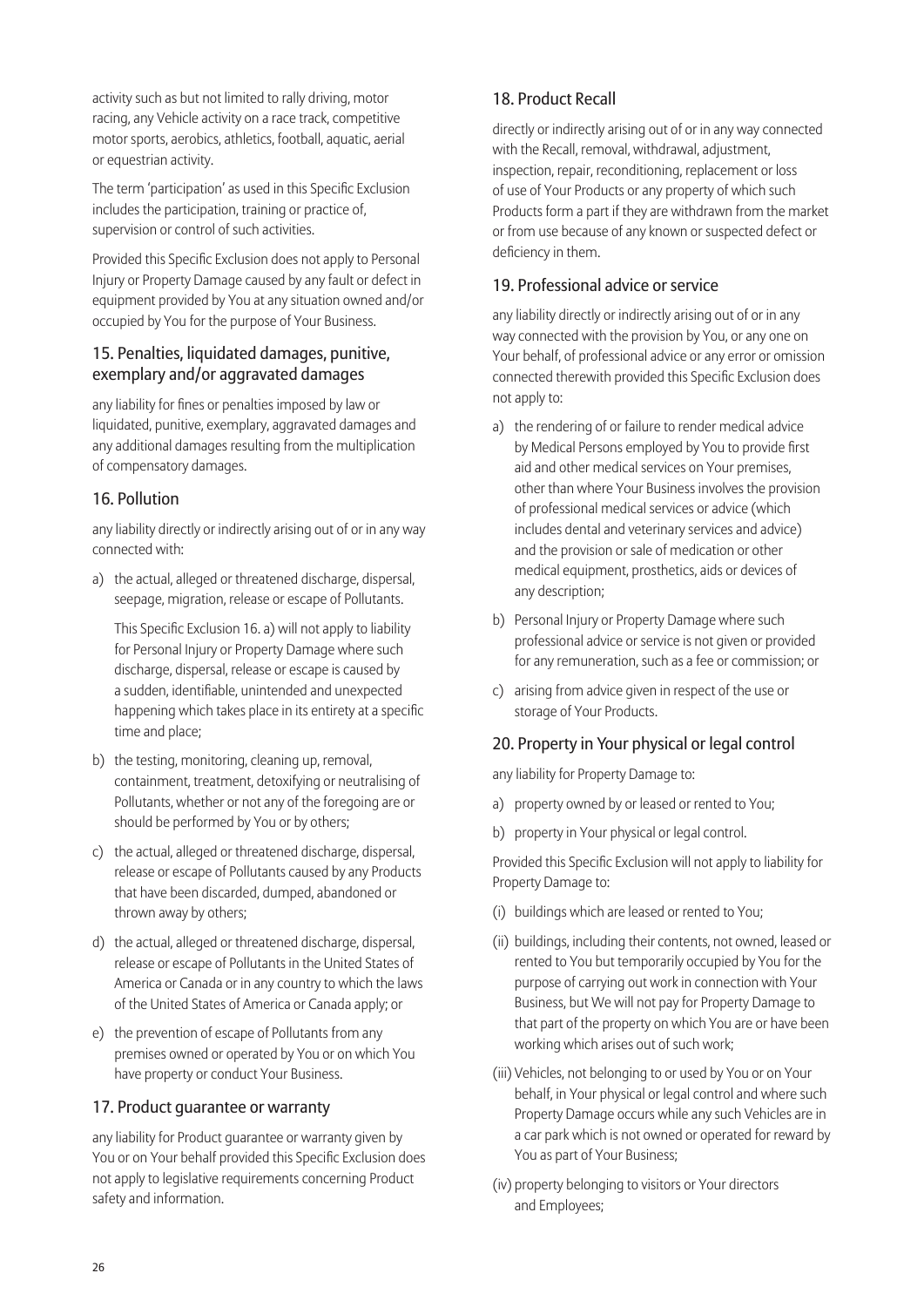(v) property in Your physical or legal control, including property held by You at any storage or distribution facility incidental to transit, (except whilst in the course of transit or being loaded or unloaded, or while undergoing any process or being worked upon), for which You have not assumed any responsibility to obtain insurance.

 Our liability under this proviso 20. (v) will be limited to \$100,000, or such other amount specified in Your Policy Schedule, in the aggregate in respect of any one Period of Insurance and will be subject to the Excess shown in Your Policy Schedule.

### 21. Radioactivity

Ionizing radiation or contamination by radioactivity from any nuclear fuel, weapon or waste whether occurring naturally or otherwise; the radioactive, toxic, explosive or other hazardous properties of any explosive nuclear assembly or nuclear component thereof; or the storage, transport, assembly, disassembly, maintenance or operation of any nuclear weapon or nuclear component thereof.

### 22. Sanction laws

any liability whereby the provision of Indemnity under the Policy would violate any applicable sanction law or regulations of the UN Security Council and/or any other applicable national sanction laws or regulations.

## 23. Vehicles

any liability directly or indirectly arising out of or in any way connected with the ownership, possession, operation, use or legal control by You or on Your behalf of any Vehicle:

a) which is registered or is required under any legislation to be registered.

This Specific Exclusion 23. a) will not apply to:

- (i) liability for Personal Injury or Property Damage arising beyond the limits of any carriageway or thoroughfare or caused by the loading or unloading of any Vehicle or trailer;
- (ii) liability for Personal Injury or Property Damage arising from the use of any Vehicle as a Tool of Trade,

 where such liability is required by virtue of any legislation to be insured under a policy of bodily injury insurance.

# 24. Molestation

any actual or alleged liability whatsoever in respect of claims directly or indirectly arising from all legal liability for any Occurrence or Occurrences that arise from or are in any way related to or based upon molestation, whether actual or alleged.

This exclusion also extends to include the provision of the additional cover provided under supplementary payments.

### 25. Watercraft

any liability directly or indirectly arising out of or in any way connected with the ownership, possession, operation, navigation or use by You or on Your behalf of any Watercraft, the hull of which exceeds 10 metres in length.

Provided this Specific Exclusion does not apply to Watercraft:

- a) which You do not own or operate; and
- b) is under the control of a licenced and qualified person for the type of vessel; and
- c) has been hired or otherwise engaged by You for business entertainment purposes.

#### 26. Welding and allied processes

any liability directly or indirectly arising out of or in any way connected with, You or other persons working on Your behalf not having strictly complied with the Australian Standard 1674.1-1997 'Safety in welding and allied processes – Fire precautions' as set out in the Standard (or any equivalent or replacement there of), when involved in welding, thermal or oxygen cutting or heating or other related heat-producing or spark- producing operations.

# Specific Conditions applicable to Section 2

If You do not meet these Specific Conditions We may to the extent permitted by law cancel Your Policy and/or reduce or refuse to pay a claim to the extent We are prejudiced by Your noncompliance.

## 1. Changes

You must give Us written notice as soon as reasonably practicable of any change You know, or ought reasonably to have known to be relevant to Our decision to insure You and the terms on which We will insure You.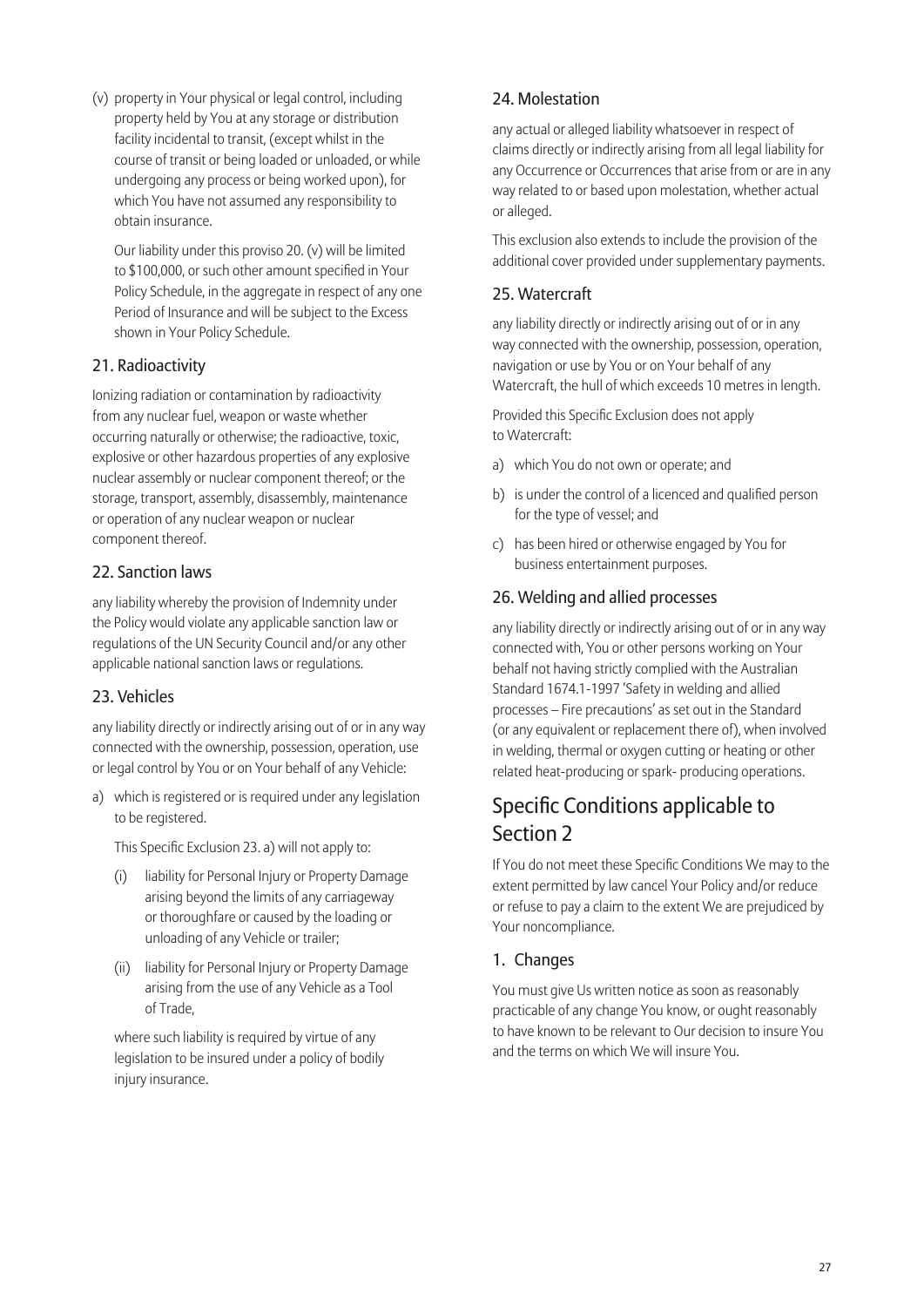# 2. Assignment

Assignment of an interest under Section 2 of the Policy does not bind Us until Our consent is endorsed on the Policy. We will not unreasonably withhold Our consent.

If You die, or are adjudged bankrupt or insolvent, Section 2 of this Policy will cover:

- a) Your legal representative acting on behalf of Your estate;
- b) any person or corporation having lawful temporary custody of property which is or was before Your death owned or possessed by You until the appointment of a legal representative.

## 3. Subrogation Rights

In the event of any payment under Section 2 of the Policy We will be subrogated to all Your rights of recovery against any person or organisation and You shall execute and deliver any appropriate instruments and papers and do whatever is reasonably necessary to secure such rights. Any amount so recovered shall be applied in accordance with the provisions of s.67 of the Insurance Contracts Act 1984 (including amendments thereto).

We agree to waive all rights of subrogation under Section 2 of the Policy against each of the parties defined as You.

However, where a party included in the definition of You is protected from liability insured under Section 2 of the Policy by any other policy of insurance or indemnity then Our subrogation rights are not waived to the extent and up to the amount of cover provided by such other policy of insurance or indemnity.

#### 4. Cross Liability

Where You are comprised of more than one entity the term You will be considered as applying to each entity in the same manner as though a separate Policy had been issued to each entity, provided that Our Limit of Indemnity and liability to make supplementary payments will apply as though there were not separate policies issued to each entity.

# Optional Benefit applicable to Section 2

The following Optional Benefit to the cover provided by the Policy only applies if it is noted as being applicable in Your Policy Schedule.

### PEC001 Passengers Luggage

It is hereby agreed and declared that Specific Exclusion 20. (v) of Section 2 of the Policy is amended to provide cover in respect of passengers personal effects and baggage whilst being conveyed in any licensed bus, coach or taxi including whilst being loaded or unloaded from Your Vehicle.

The maximum We will pay is subject to the Limit of Indemnity for this Optional Benefit shown in Your Policy Schedule, and You must pay the Excess specified in Your Policy Schedule.